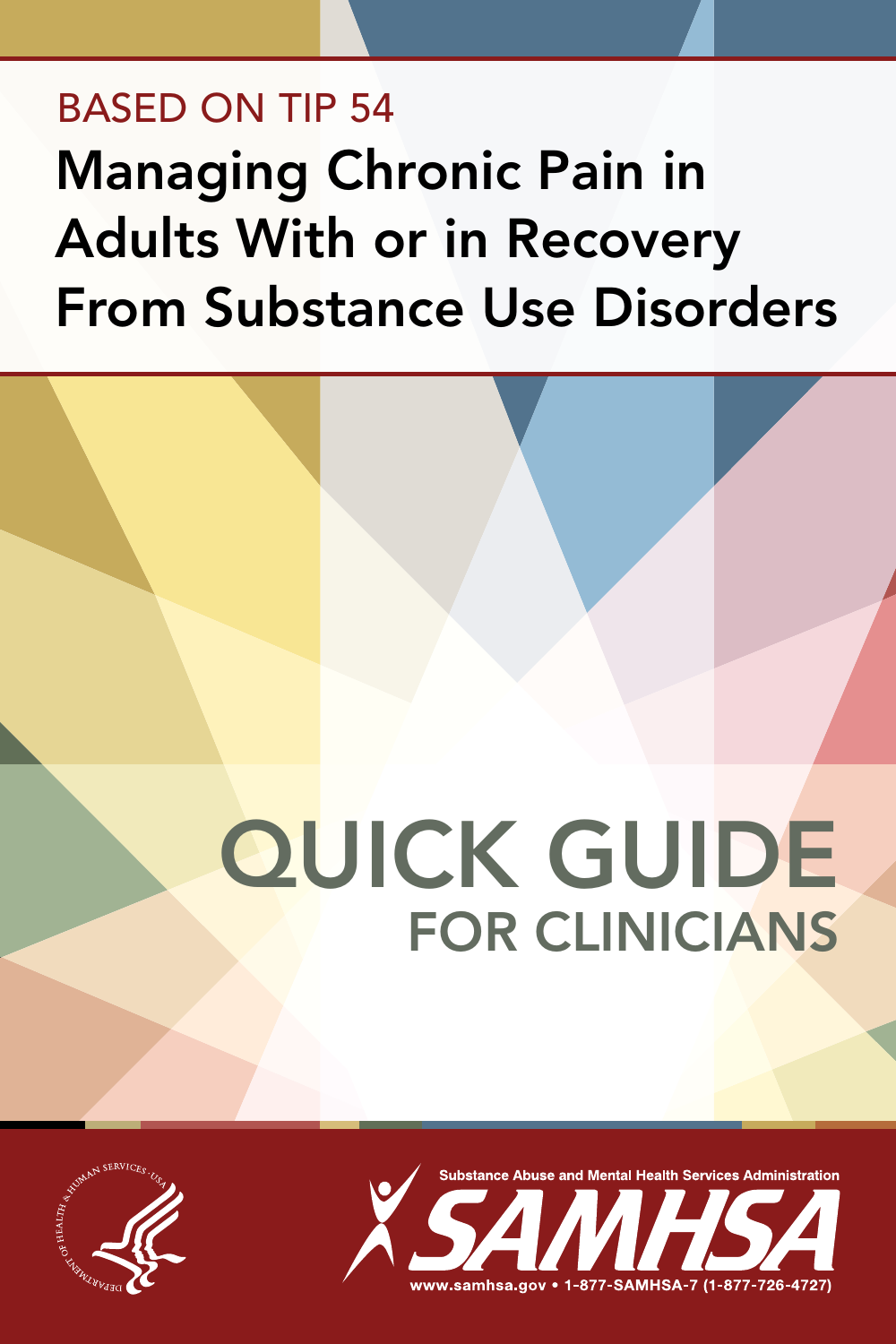# **Contents**

| Chronic Pain Management 19                                             |
|------------------------------------------------------------------------|
| <b>Managing Addiction Risk in</b><br>Patients Treated with Opioids  32 |
| <b>Patient Education and</b><br>Treatment Agreements 41                |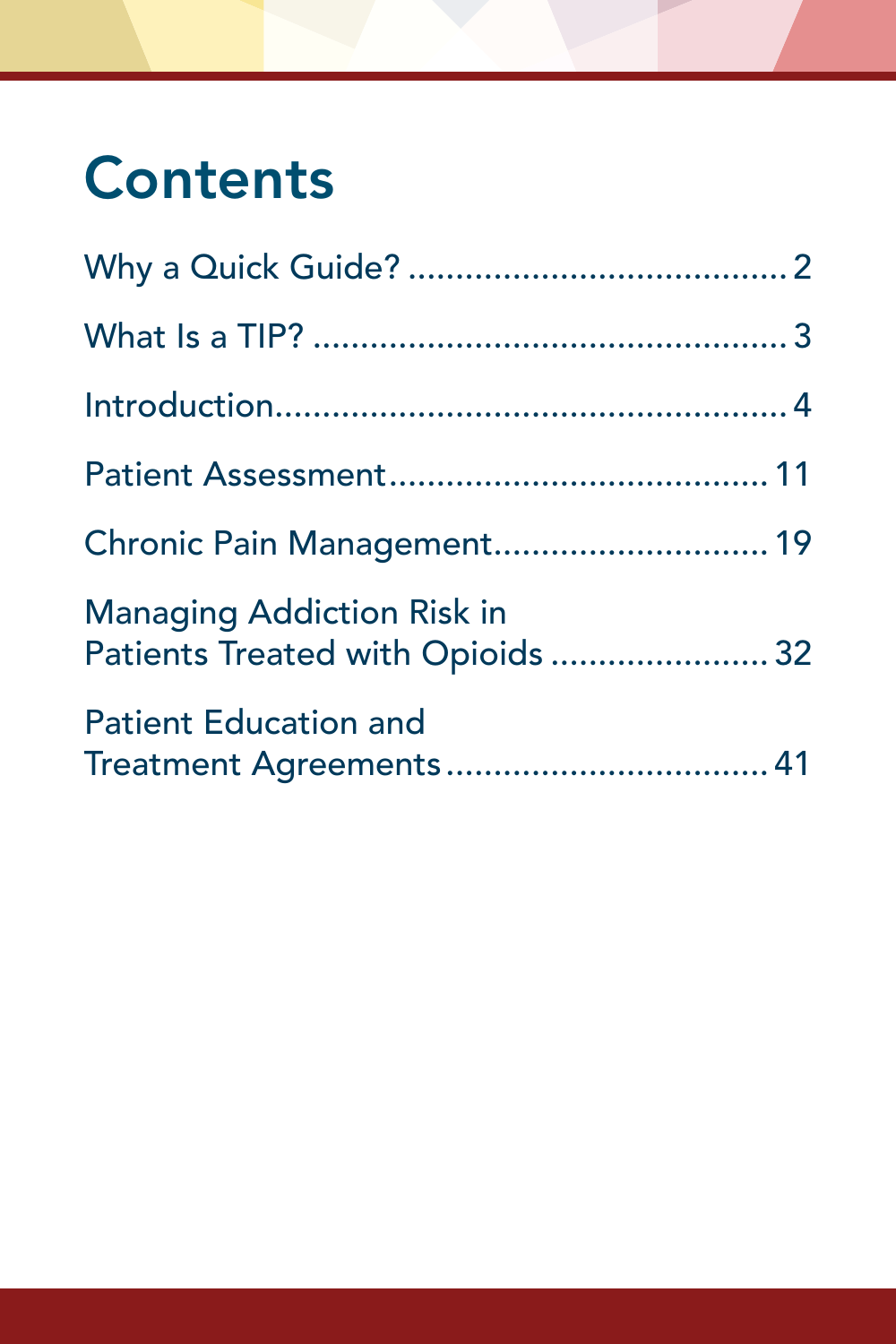# Based on TIP 54 Managing Chronic Pain in Adults With or in Recovery From Substance Use Disorders

# QUICK GUIDE FOR CLINICIANS

This Quick Guide is based entirely on information contained in TIP 54, published in 2012. No additional research has been conducted to update this topic since publication of TIP 54.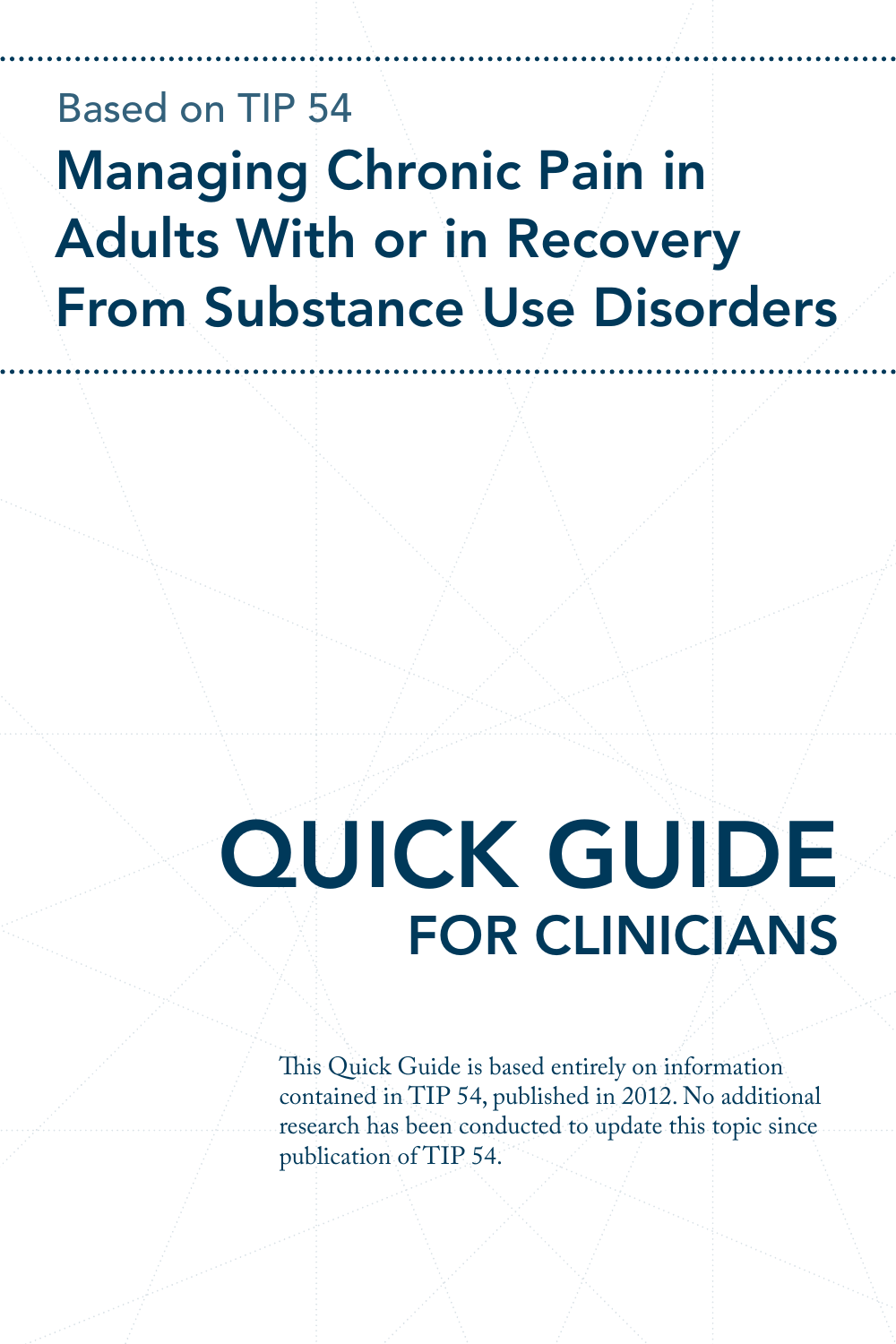# <span id="page-3-0"></span>Why a Quick Guide?

This Quick Guide provides succinct, easily accessible information to clinicians about the use of medications to help patients with substance use disorders (SUDs) deal with chronic noncancer pain (CNCP). The guide is based entirely on *Managing Chronic Pain in Adults With or in Recovery From Substance Use Disorders*, Number 54 in the Treatment Improvement Protocol (TIP) series.

Users of the Quick Guide are invited to consult the primary source, TIP 54, for more information and a complete list of resources for pain management among people with SUDs. To order a copy of TIP 54 or to access it online, see the inside back cover of this guide.

#### DISCLAIMER

The opinions expressed herein are the views of the consensus panel members and do not necessarily reflect the official position of the Substance Abuse and Mental Health Services Administration (SAMHSA) or the U.S. Department of Health and Human Services (HHS). No official support of or endorsement by SAMHSA or HHS for these opinions or for the instruments or resources described is intended or should be inferred. The guidelines presented should not be considered substitutes for individualized client care and treatment decisions.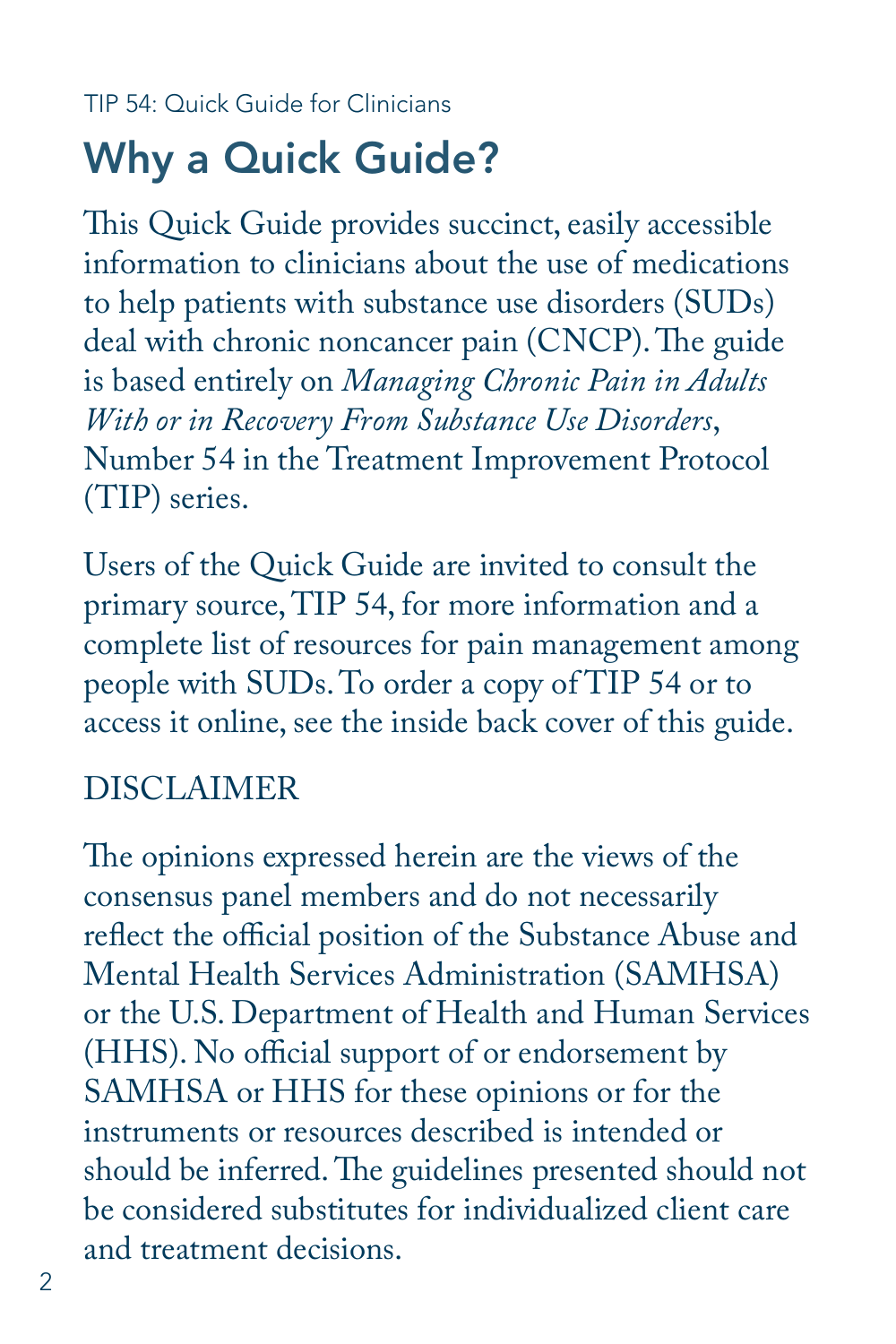# <span id="page-4-0"></span>What Is a TIP?

The TIP series provides professionals in behavioral health and related fields with consensus-based, fieldreviewed guidelines on behavioral health treatment topics of vital current interest. TIPs have been published by SAMHSA since 1991.

TIP 54, *Managing Chronic Pain in Adults With or in Recovery From Substance Use Disorders*:

- Presents clinical guidelines for the management of CNCP experienced by patients with SUDs.
- Provides an overview of the dynamics of pain management and substance abuse, focusing on how one affects the treatment of the other.
- Offers considerations for treating a patient who is in recovery from an SUD, or is actively using addictive substances, including guidance on use of opioids in treating pain.
- Provides information on how to work most effectively with the patient to achieve the best possible outcome in treating both chronic pain and addiction.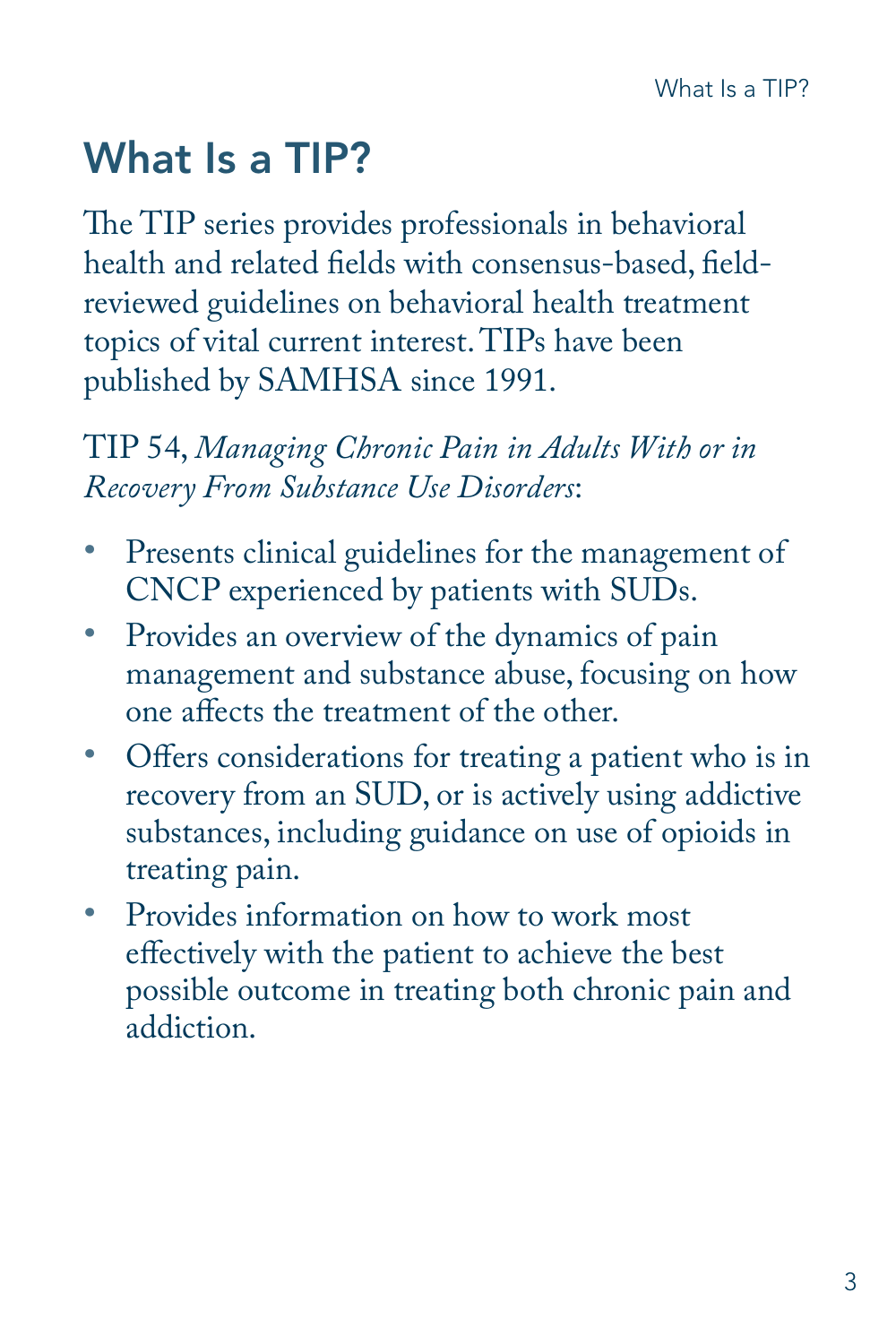# <span id="page-5-0"></span>Introduction

CNCP is common throughout the general population as well as among those with an SUD.

#### Statistics on Substance Use and Chronic Pain in the United States

| Category                                                                                                                        | ℅         |
|---------------------------------------------------------------------------------------------------------------------------------|-----------|
| Chronic pain patients who may have addictive<br>disorders                                                                       | 32        |
| People ages 20 and older who report pain that<br>lasted more than 3 months                                                      | 56        |
| People experiencing disabling pain in the<br>previous year                                                                      | 36        |
| People ages 65 and older who experience pain<br>that has lasted more than 12 months                                             | 57        |
| Civilian, noninstitutionalized U.S. residents ages<br>12 and older who report nonmedical use* of<br>pain relievers in past year | 5         |
| People ages 12 and older who report that they<br>initiated illegal drug use with pain relievers                                 | 19        |
| People with opioid addiction who report<br>chronic pain                                                                         | $29 - 60$ |

See TIP 54, page 1, for sources.

\* *Nonmedical use is use for purposes other than that for which the medication was prescribed.*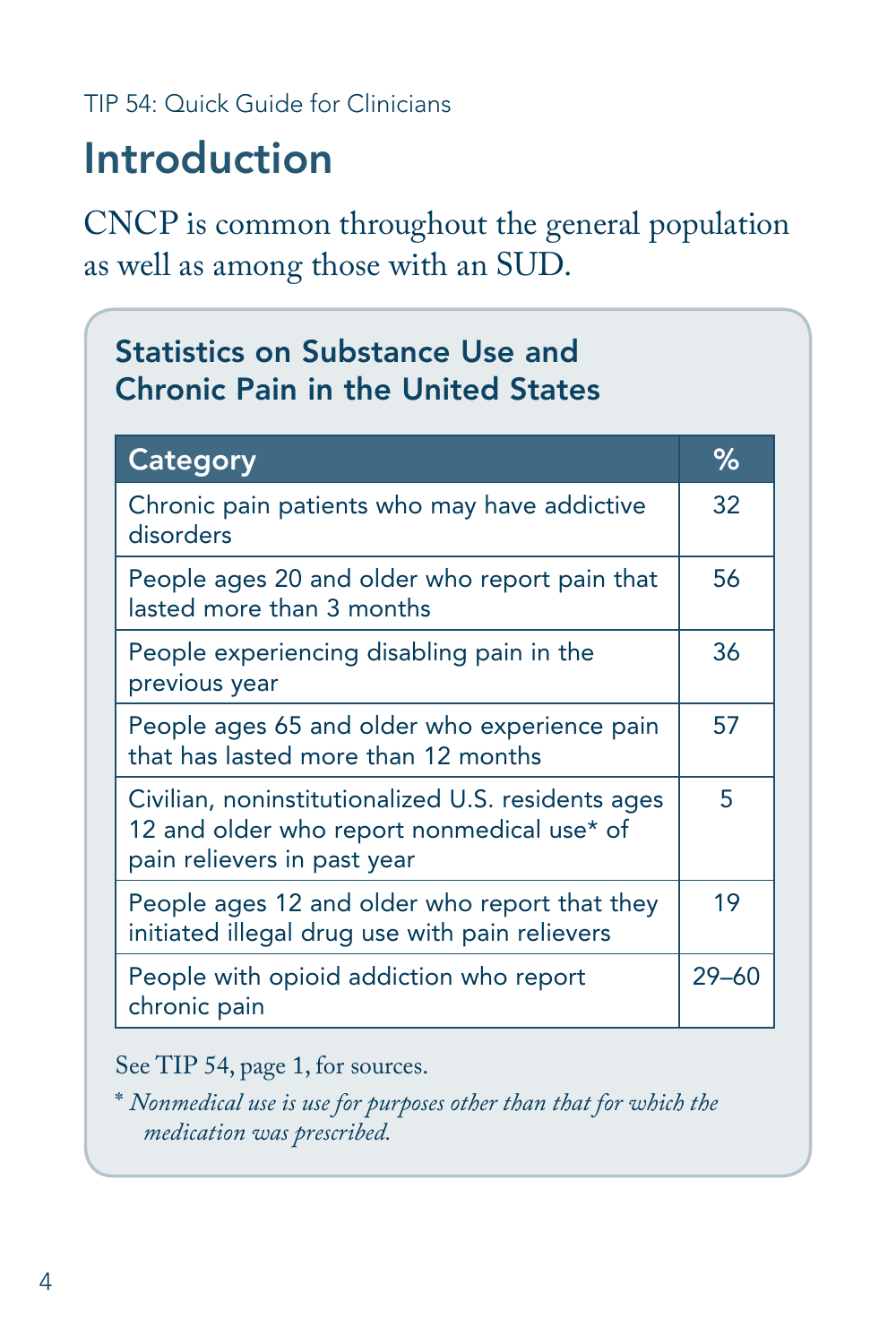#### *Definitions*

**addiction.** A primary, chronic, neurobiologic disease characterized by impaired *control* over drug use or compulsive use, *continued* use despite harm, and *craving* (clinicians commonly refer to these behaviors as the " $3Cs$ ").

**addictive substance.** In this TIP, drugs or medications that elicit "drug seeking" behaviors are referred to as *addictive*.

**behavioral health.** Substance use issues, mental health issues, and the prevention of both.

**chronic noncancer pain (CNCP).** Pain that is unassociated with an imminently terminal condition and requiring long-term management.

**chronic pain syndrome.** Intractable pain of 6 months or longer, with marked alteration of behavior; depression or anxiety; marked restriction in daily activities; frequent use of medication and medical services; no clear relationship to organic disorder; and a history of multiple, nonproductive tests, treatments, and surgeries.

**hyperalgesia.** An abnormally intense response to a normally noxious stimulus.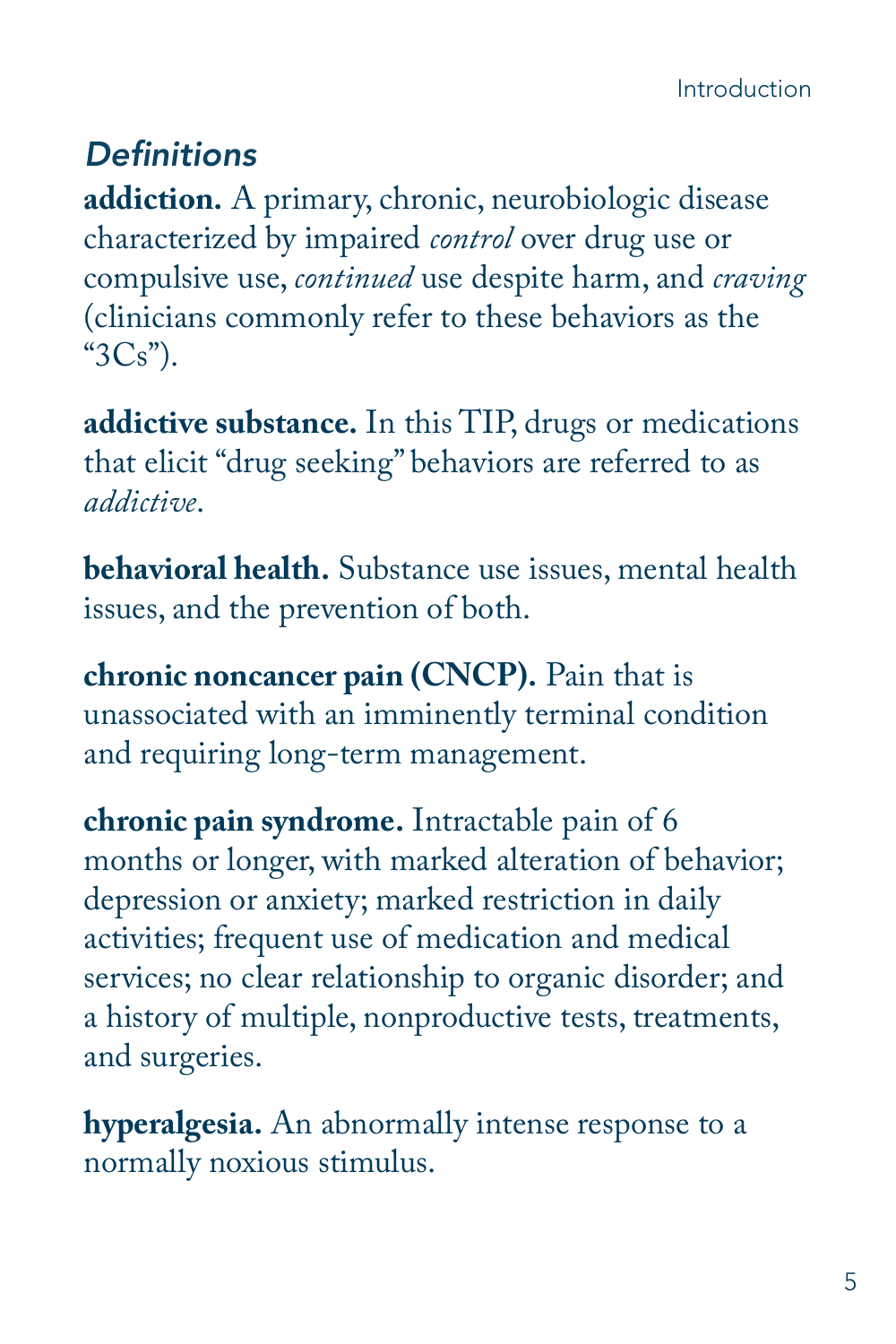**narcotic.** Substance used to induce narcosis or stupor. (*Narcotic* is not a synonym for the opioid class of medications.)

**opioid-induced hyperalgesia.** Hyperalgesia that results from the effects of opioids on the central nervous system (CNS).

**pain.** An unpleasant sensory or emotional experience that is associated with actual or potential tissue damage; it is subjective and may not always be corroborated by objective data.

**physical dependence.** A state of adaptation manifested by a drug-class-specific withdrawal syndrome that can be produced by abrupt cessation, rapid dose reduction, a decrease in the level of the drug in the blood, or administration of an antagonist.

**pseudoaddiction.** Aberrant drug-related behaviors that resemble those of patients with addiction but that actually result from inadequate treatment of pain.

**recovery.** A process of change through which the individual with an SUD achieves abstinence, wellness, and improved health and quality of life.

**relapse.** A return to substance use after a period of abstinence.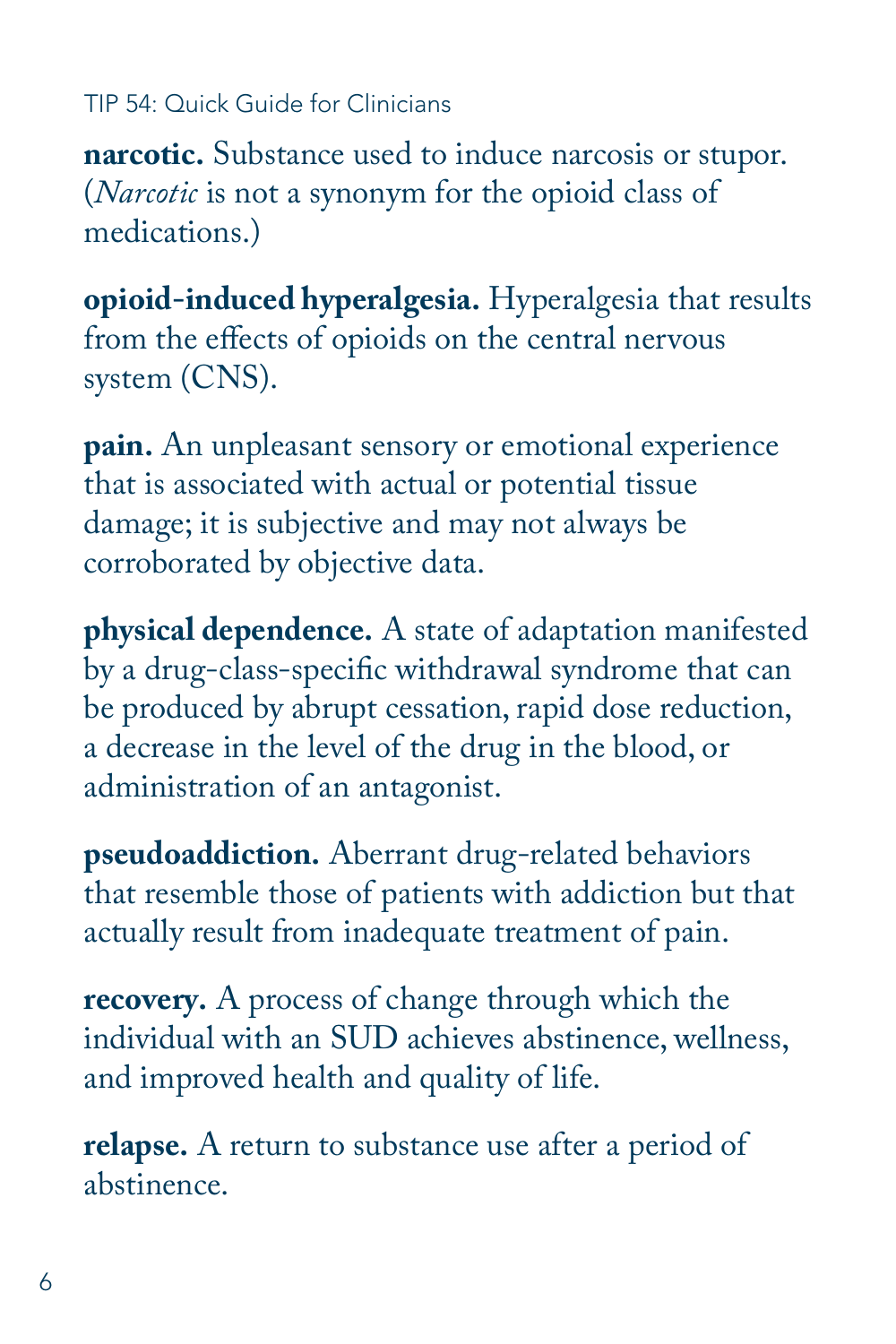**substance use disorder (SUD).** A condition that includes alcohol and drug problems.

**tolerance.** A state of adaptation in which exposure to a substance induces changes that result in a diminution of one or more of the substance's effects over time.

*For more detailed definitions, see TIP 54, Chapter 1.* 

#### *Pain and Addiction*

CNCP and addiction frequently co-occur. They have shared neurophysiological patterns, and most pain and SUDs involve abnormal neural processing. They are not static conditions:

- Both fluctuate in intensity over time and under different circumstances.
- Both require ongoing management.
- Treatment of one condition can support or conflict with treatment for the other.
- • A medication appropriately prescribed for a particular chronic pain condition may be inappropriate, given the patient's SUD history.

Both conditions:

- Are neurobiological, with evidence of disordered CNS function.
- Are mediated by genetics and environment.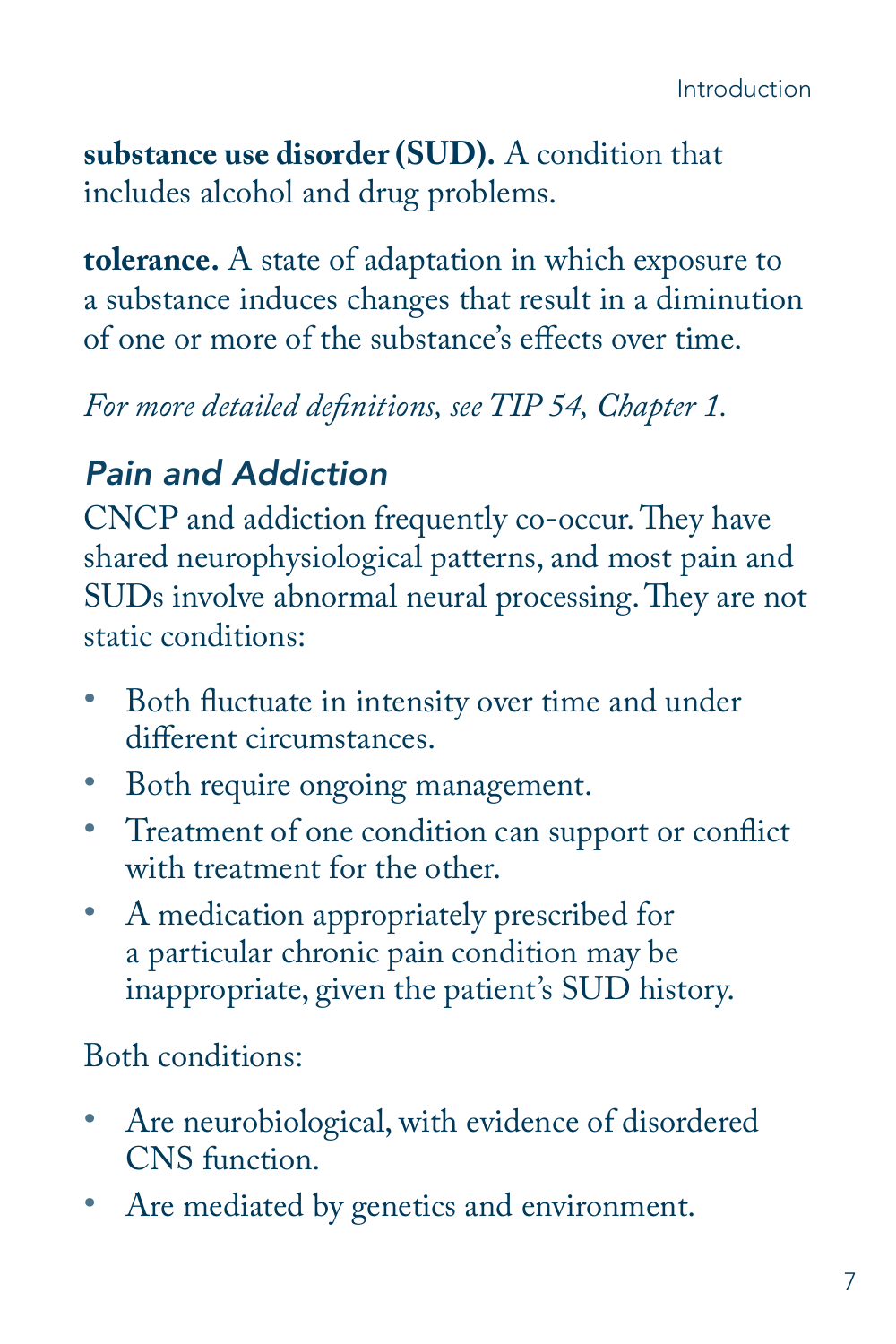- May have significant behavioral components.
- May have serious harmful consequences if untreated.
- • Often require multifaceted treatment.
- • Have similar physical, social, emotional, and economic effects on health and well-being.

Effective CNCP management in patients with or in recovery from SUDs must address both conditions simultaneously.

#### *Chronic Pain*

Chronic pain often results from a process of neural sensitization following injury or illness in which:

- Thresholds are lowered.
- • Responses are amplified (hyperalgesia).
- Normally non-noxious stimulation becomes painful (allodynia).
- Spontaneous neural discharges occur.

## *Pain's Effect on Health*

- Contributes to a sense of exhaustion.
- Can trigger emotional responses (e.g., sleeplessness, anxiety, depressive symptoms).
- • Emotional responses can in turn produce more pain.
- Physiological and psychological sequelae of CNCP can be exacerbated by such factors as inactivity and overuse of sedating drugs.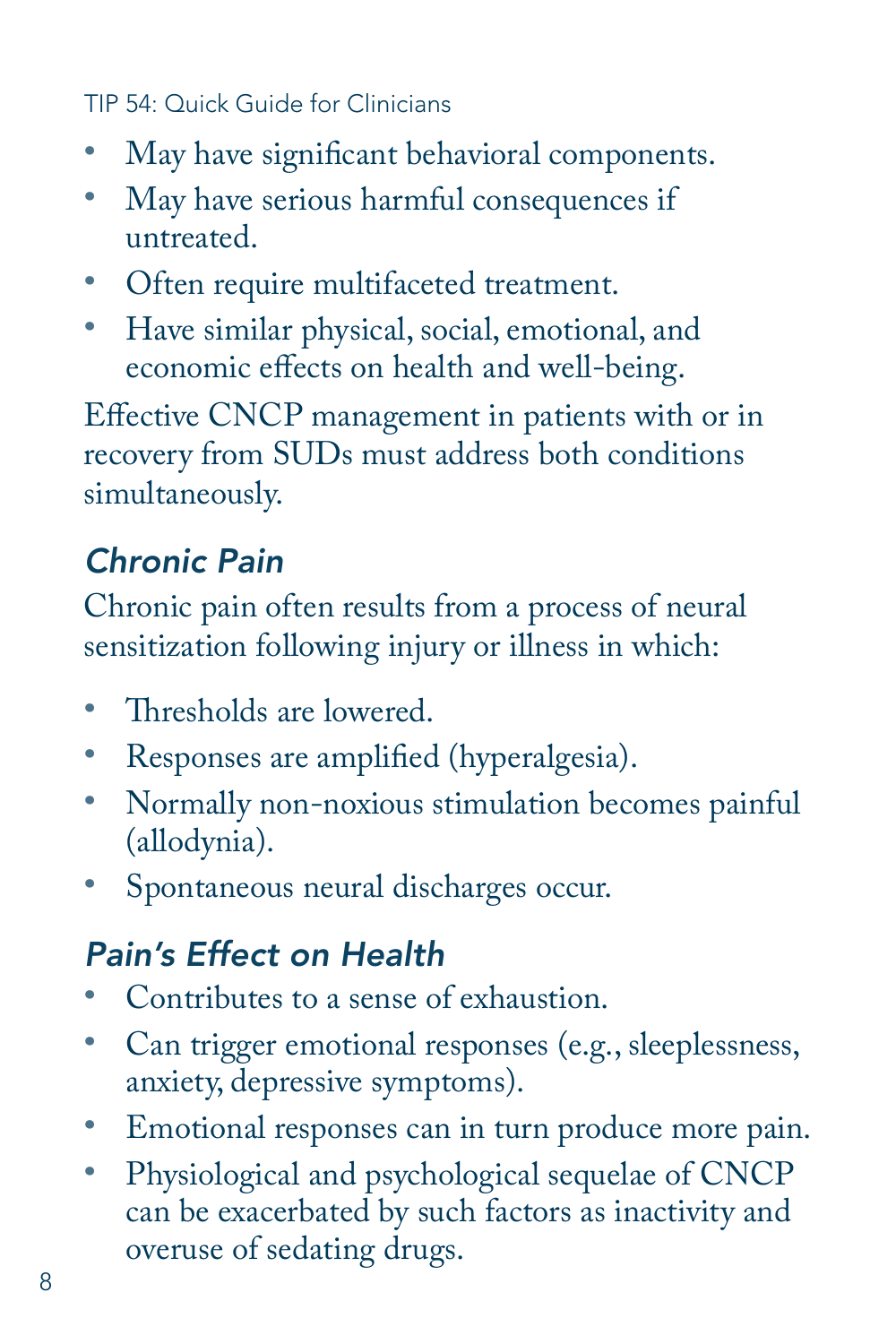## *Risk Factors for Addiction*

- Genetics—Forty to sixty percent of a person's vulnerability to addiction may be genetic.
- Mental illness—A person may attempt to relieve depression or anxiety with substances.
- Environmental factors—Examples include poverty, poor parental support, living in a community with high drug availability, and using substances at an early age.

#### *Cross-Addiction*

Addiction to one substance can be linked with addiction to other substances. Individuals with chronic pain and histories of SUDs may be at increased risk of cross-addiction to any medication that acts on the brain as a reinforcing agent.

#### *Cycle of Chronic Pain and Addiction*

CNCP provides both positive and negative reinforcement of substance use:

- Positive reinforcement—A behavior is followed by a consequence that is desirable (e.g., euphoria from heroin use).
- Negative reinforcement—A behavior is followed by the elimination of a negative consequence (e.g., pain reduction from heroin use).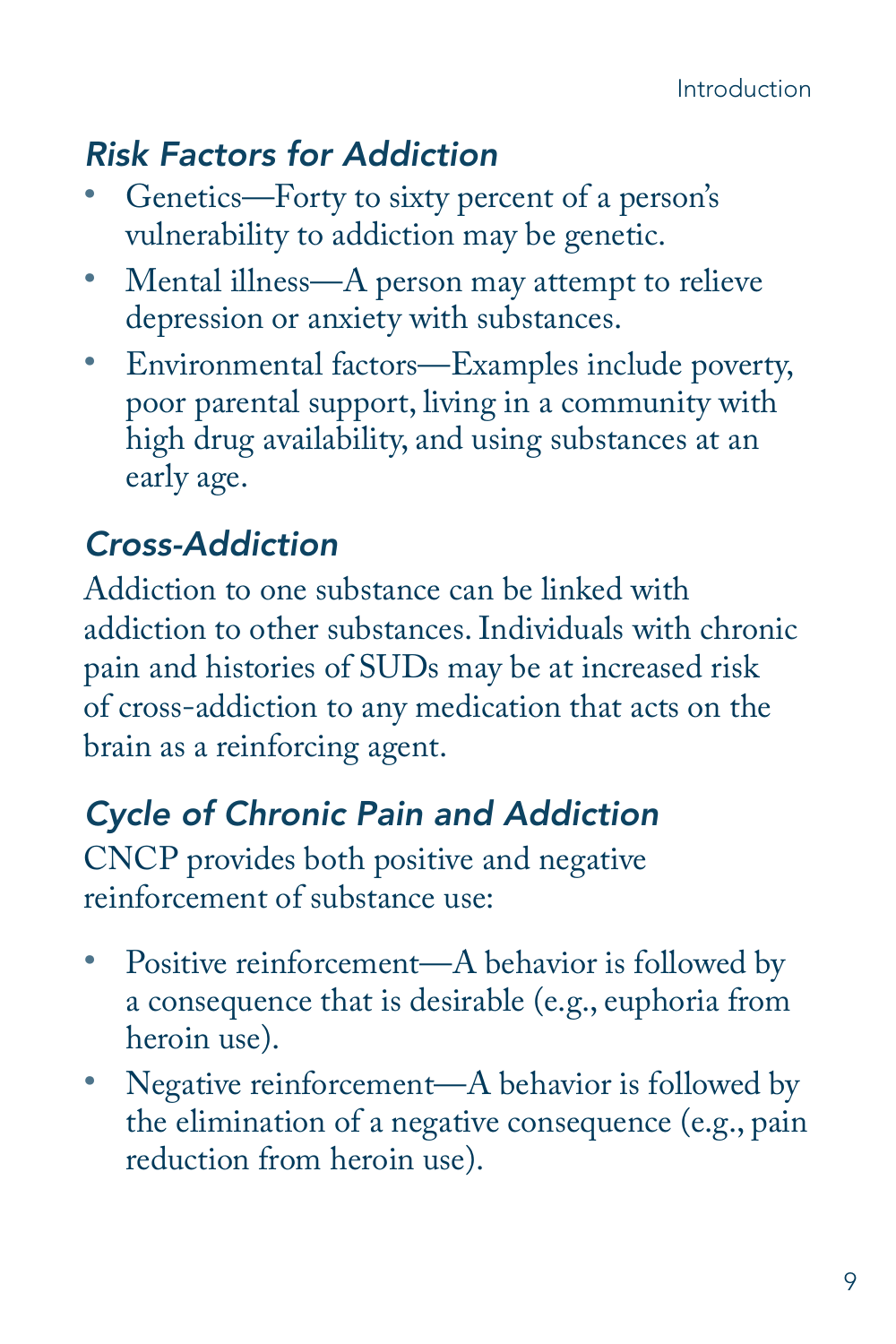If the drug produces physical dependence, the person may have not only increased pain when the substance is absent, but also withdrawal symptoms (e.g., anxiety, nausea, cramps, insomnia). Withdrawal symptoms may lead to an increase in symptoms of depression and an increase in the potential risk for suicide. All these symptoms are relieved by ingesting more of the drug that caused the dependence. A similar situation may occur if the drug is one that elicits rebound symptoms. For example, ergot relieves migraine, but excessive use leads to rebound headaches that are more persistent and treatment resistant than were the original headaches.

An illusion of benefit produced by reinforcing drugs can create a paradoxical situation in which long-term use of the substance creates the very symptoms the person hopes to alleviate. People commonly drink to relax or "cheer up," yet chronic alcohol abuse leads to depression and anxiety.

*For more detailed information, see TIP 54, Chapter 1.*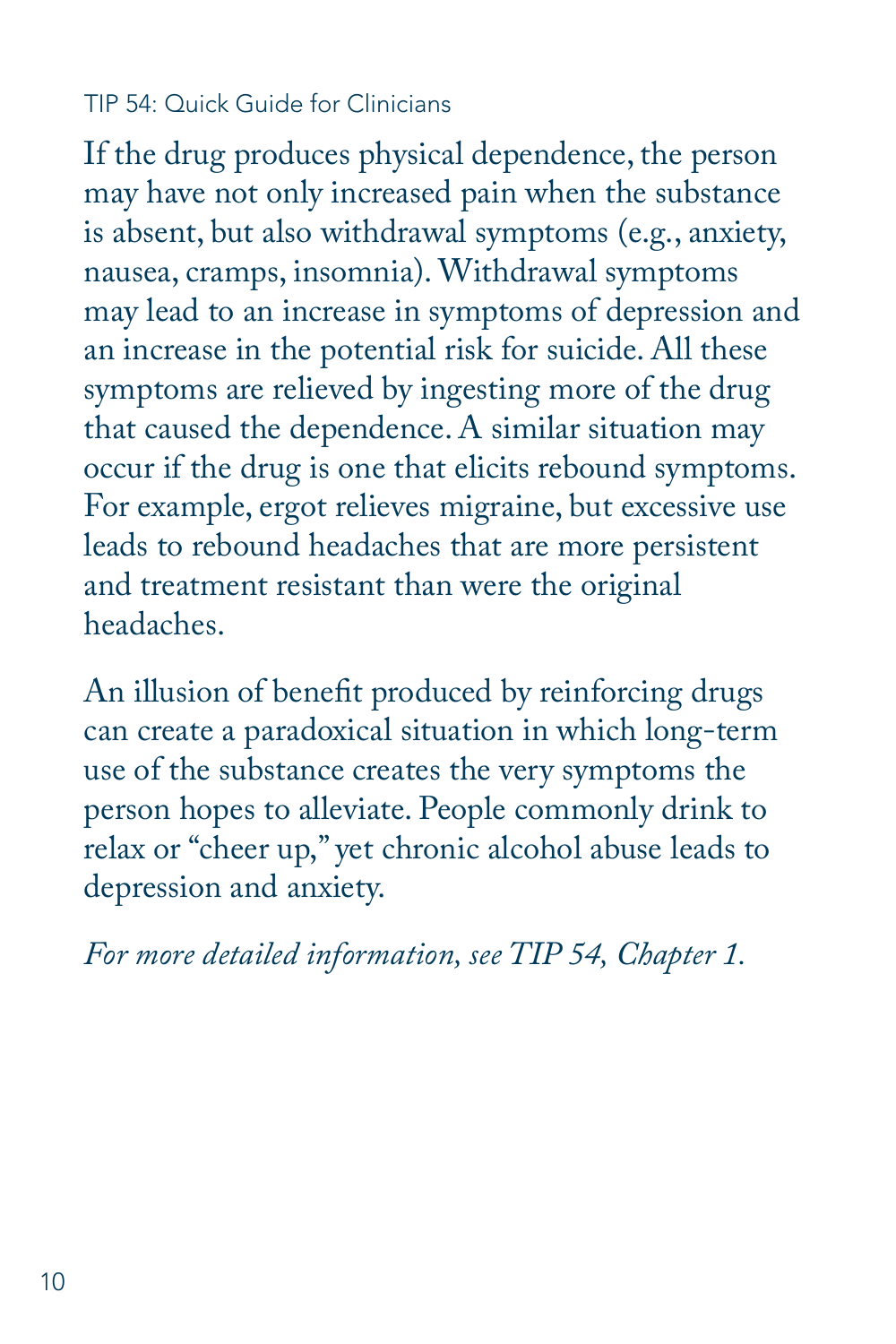# <span id="page-12-0"></span>Patient Assessment

Assessment must include more than measures of pain intensity. Obtain collateral information from families, pharmacists, and other clinicians. If the patient declines to give full consent for these discussions, prolonged treatment with controlled substances may be contraindicated.

#### *Assessment Tools*

- Provide supplemental information for treatment planning and assessment of risk and outcomes.
- Can reduce clinician bias during patient assessment.

The sensitivity and specificity of screening instruments vary, and all can yield false-positive or false-negative results. In addition, no single instrument has been shown to be appropriate for use with all patient populations. Because of their limitations, standardized tools should not be the absolute determinants of treatments offered or withheld.

Tools assess for:

- Pain level
- • Dimensions of pain.
- Pain interference and functional disorder
- Substance use disorder (SUDs).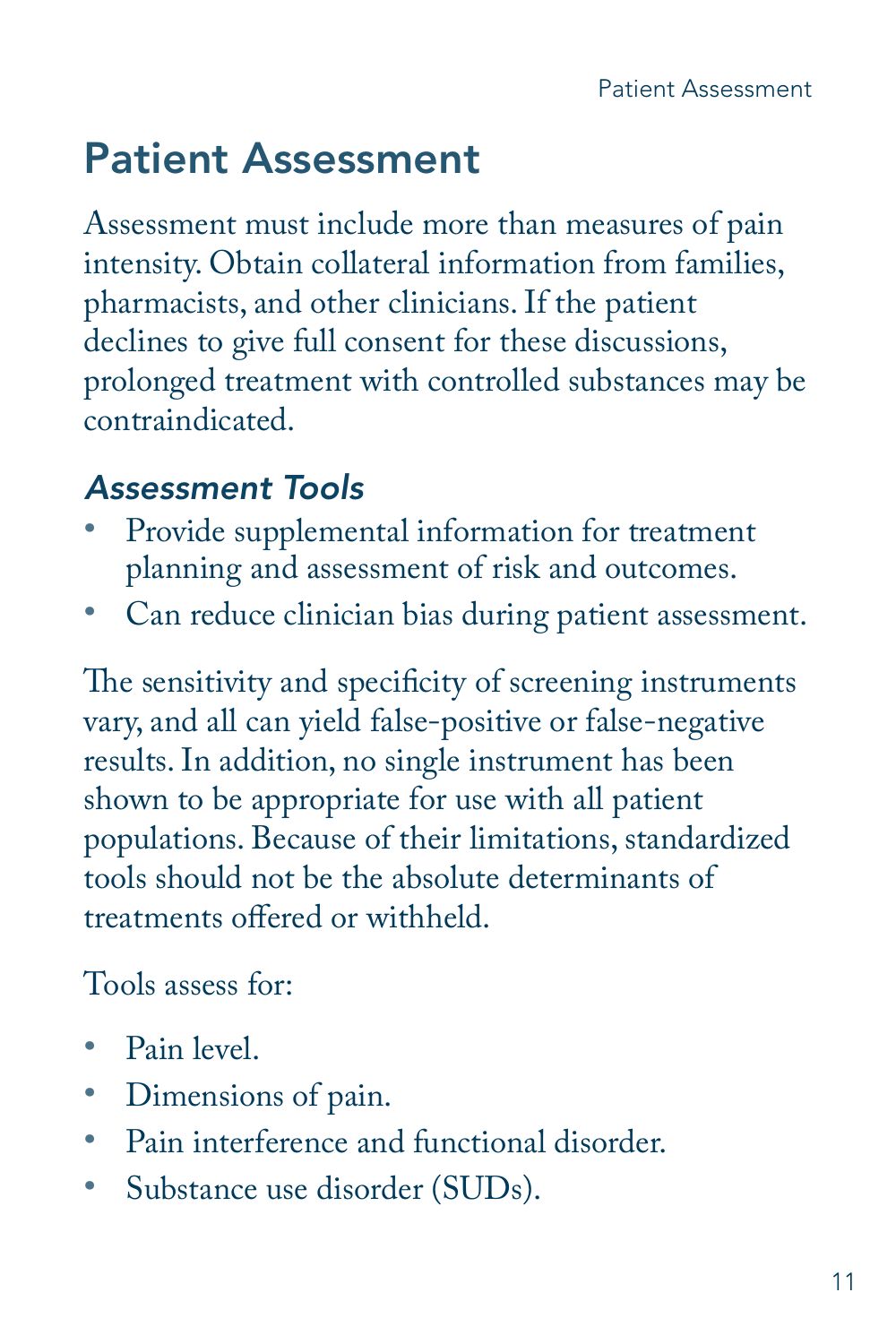- • Emotional distress, anxiety, pain-related fear, and depression.
- Coping.

*For a list of assessment tools, see TIP 54, Appendix B.* 

#### *Assessing Pain and Function*

Assessment of CNCP should include documentation of the following:

- Pain onset, quality, and severity; mitigating and exacerbating factors; and the results of investigations into etiology
- • Pain-related functional impairment
- Emotional changes (e.g., anxiety, depression, anger) and sleep disturbances
- Cognitive changes (e.g., attentional capacity, memory)
- Family response to pain (i.e., supportive, enabling, rejecting)
- Environmental consequences (e.g., disability income, loss of desired activities, absence from desirable or feared work)
- • Physical examination
- Partial mental status examination (e.g., affect [how pain is experienced], somatic preoccupation, cognition, moans, gasps, lying down during the interview)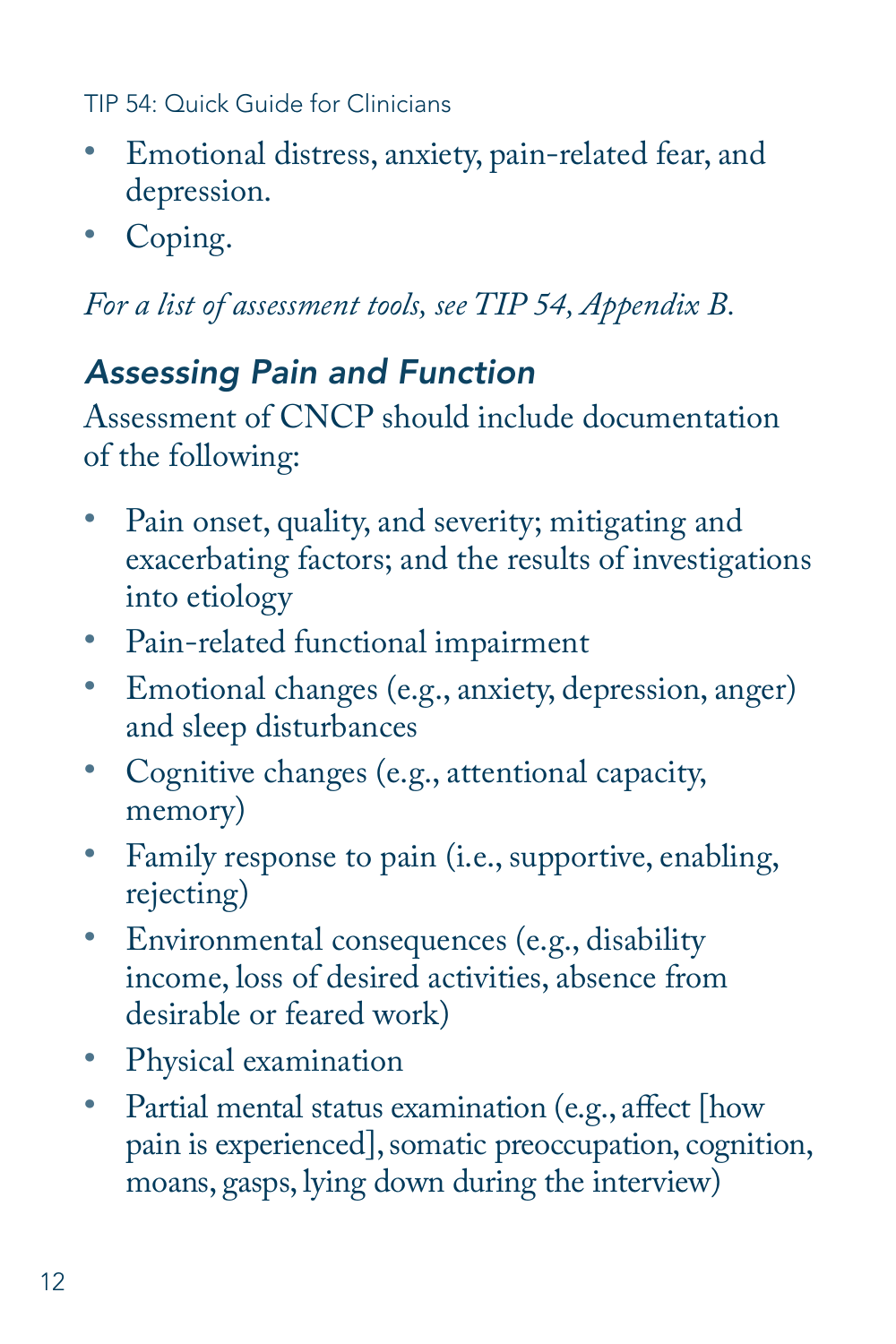Consider factors that may complicate an assessment:

- Individuals with similar conditions may describe and rate their pain differently.
- Functional impairments affect patients differently.
- Pain scores do not reflect tissue pathology, disability, or treatment response.
- Pain reduction is insufficient to judge treatment success, which also requires optimization of function and normalization of mood.

#### *Assessing Substance Use and Addiction*

Patient self-reports of substance use, whether via interviews or structured self-report questionnaires, should be corroborated by other sources of information (e.g., medical records, interviews with family, urine toxicology, information from State prescription monitoring programs).

Questions about nicotine and caffeine use provide opportunities to move to assessment of other substances, beginning with alcohol, the most commonly abused substance. A good prescreening question is, "When did you last have a drink of beer, wine, or liquor?"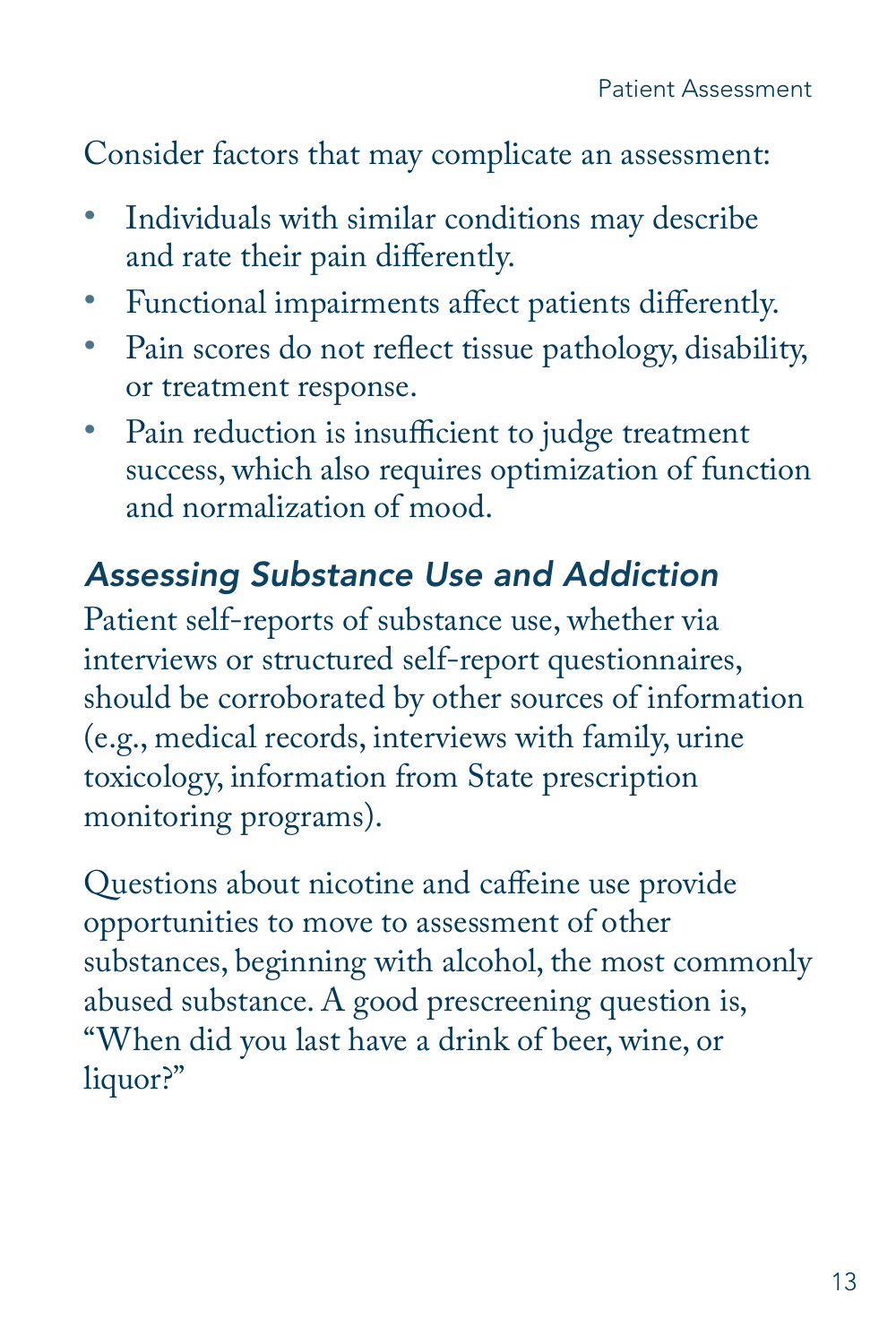If the patient reports drinking within the last year, followup questions should address:

- Frequency.
- Quantity.
- Evidence of binge drinking.

Whether or not the patient reports drinking, probe for the use of licit and illicit drugs, starting with the most commonly used illicit drug in the United States, marijuana. Questions can continue to address other major classes of drugs with abuse potential (e.g., depressants, stimulants, opioids), with particular attention to use related to controlling pain or the patient's anxiety and fear of pain.

## *Screening for Substance Use Disorders*

Although the amount of substance used is significant, it is more important to evaluate the consequences of the drug and alcohol use on life domains, such as family, work or school, and involvement in the criminal justice system. When use interferes with normal function, addiction is likely. Furthermore, addiction is characterized by impaired ability to control use of the substance.

*For the criteria for substance abuse and substance dependence from the* Diagnostic and Statistical Manual of Mental Disorders, Fourth Edition, Text Revision (DSMIV-TR), *see TIP 54, Chapter 2, Exhibit 2-6.*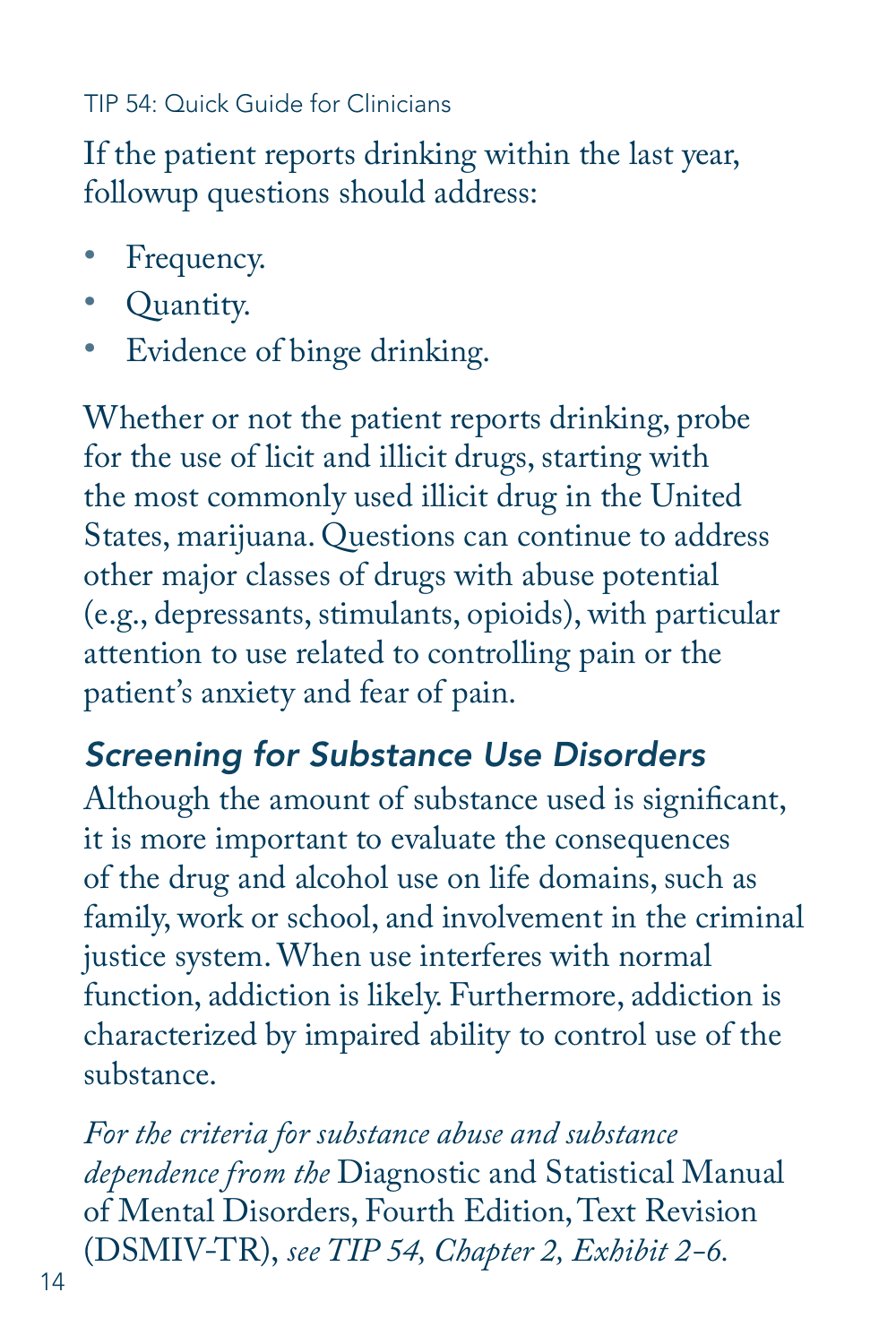#### Steps Following Substance Abuse Assessment

|                                                                                                                                                  | Then                                                                     |  |
|--------------------------------------------------------------------------------------------------------------------------------------------------|--------------------------------------------------------------------------|--|
| Abuse is remote and<br>patient is in long-term<br>recovery                                                                                       | Verify and support recovery<br>efforts                                   |  |
| Patient is on buprenor-<br>phine or methadone main-<br>tenance therapy (MMT)                                                                     | Verify and continue<br>buprenorphine or MMT                              |  |
| Abuse appears active                                                                                                                             | Refer patient to substance<br>abuse specialist for further<br>evaluation |  |
| Adapted from Passik, S. D., & Kirsch, K. L. (2004). Opioid<br>therapy in patients with a history of substance abuse. CNS<br>Drugs, 18(1), 13–25. |                                                                          |  |

*For a list of SUD screening tools, see TIP 54, Appendix B, Exhibit B-4.* 

#### *Referring for Further Assessment*

If the clinical interview, collateral interview, medical records, and screening suggest an unacknowledged SUD in a patient seeking treatment for CNCP, then:

- Refer the patient to an SUD specialist, if possible.
- Present the referral using a matter-of-fact and unapologetic tone.
- Avoid getting distracted by the patient's explanation of his or her substance use.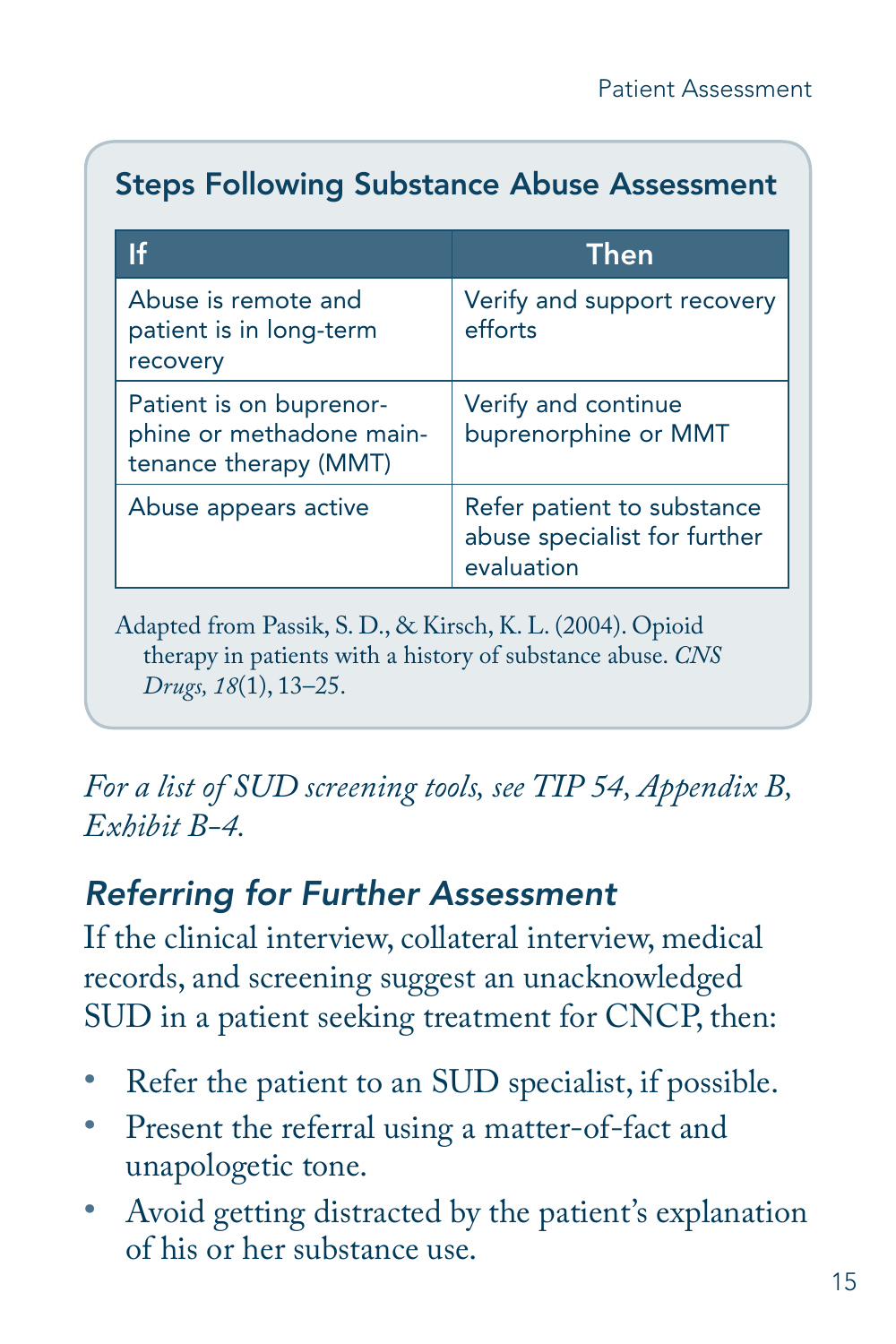- Assure the patient that referral does not mean transfer of care.
- • Help the patient make the appointment or make the appointment for the patient.

*For a sample consent form, see TIP 54, Appendix C.* 

## *Psychiatric Comorbidities*

Both CNCP and SUDs are associated with high rates of psychiatric comorbidities, which can be preexisting or which can develop or worsen with chronic pain or SUDs. Presence of comorbid psychiatric conditions should be assessed regularly in every patient with CNCP. Where indicated, refer patients to a mental health provider. Commonly associated psychiatric conditions include the following:

- Anxiety
- Depression
- • Post-traumatic Stress Disorder
- Somatization
- • Suicide

## *Assessing Ability To Cope With Chronic Pain*

The concept of acceptance refers to the patient's belief that:

• There is more to life than pain.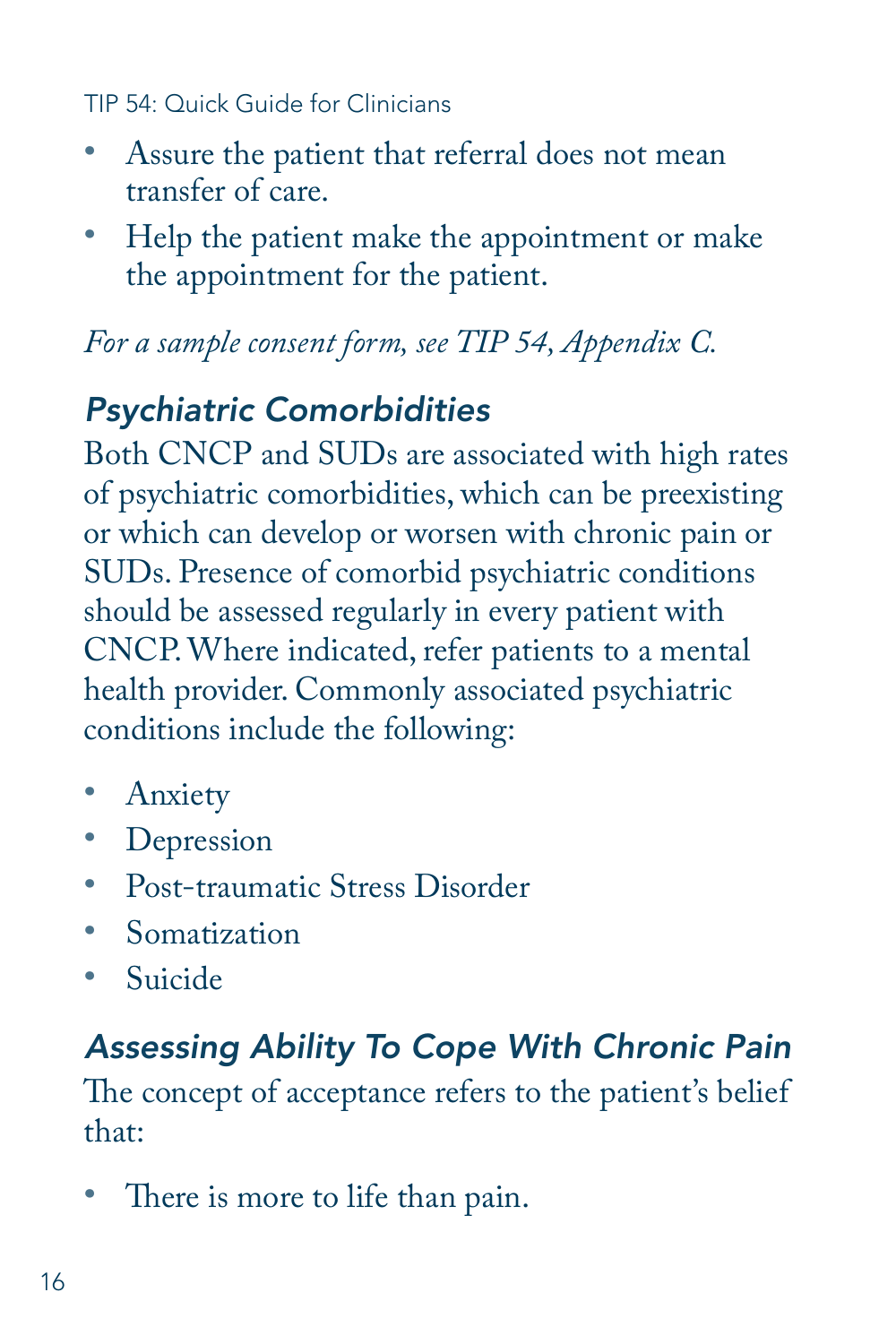- • Being completely free of pain is unrealistic.
- • Activities should be pursued, even at the price of some increase in pain.

Compared with patients who have not accepted pain, patients who have high levels of acceptance report:

- Lower pain intensity.
- Less pain-related anxiety and avoidance.
- Less depression.
- Less physical and psychosocial disability.
- More daily uptime.
- Better work status.

*For a list of tools to assess coping, see TIP 54, Chapter 2, Exhibit 2-12.* 

#### *Evaluating Risk of Developing Problematic Opioid Use*

When any patient with a behavioral health disorder is considered for opioid therapy for CNCP, carefully weigh the risks and benefits of opioid use. Risk assessment is made over time and course of treatment. Levels of risk depend on the patient characteristics:

- Low (e.g., no history of substance abuse; minimal, if any, risk factors)
- Medium (e.g., history of non-opioid SUD, family history of substance abuse)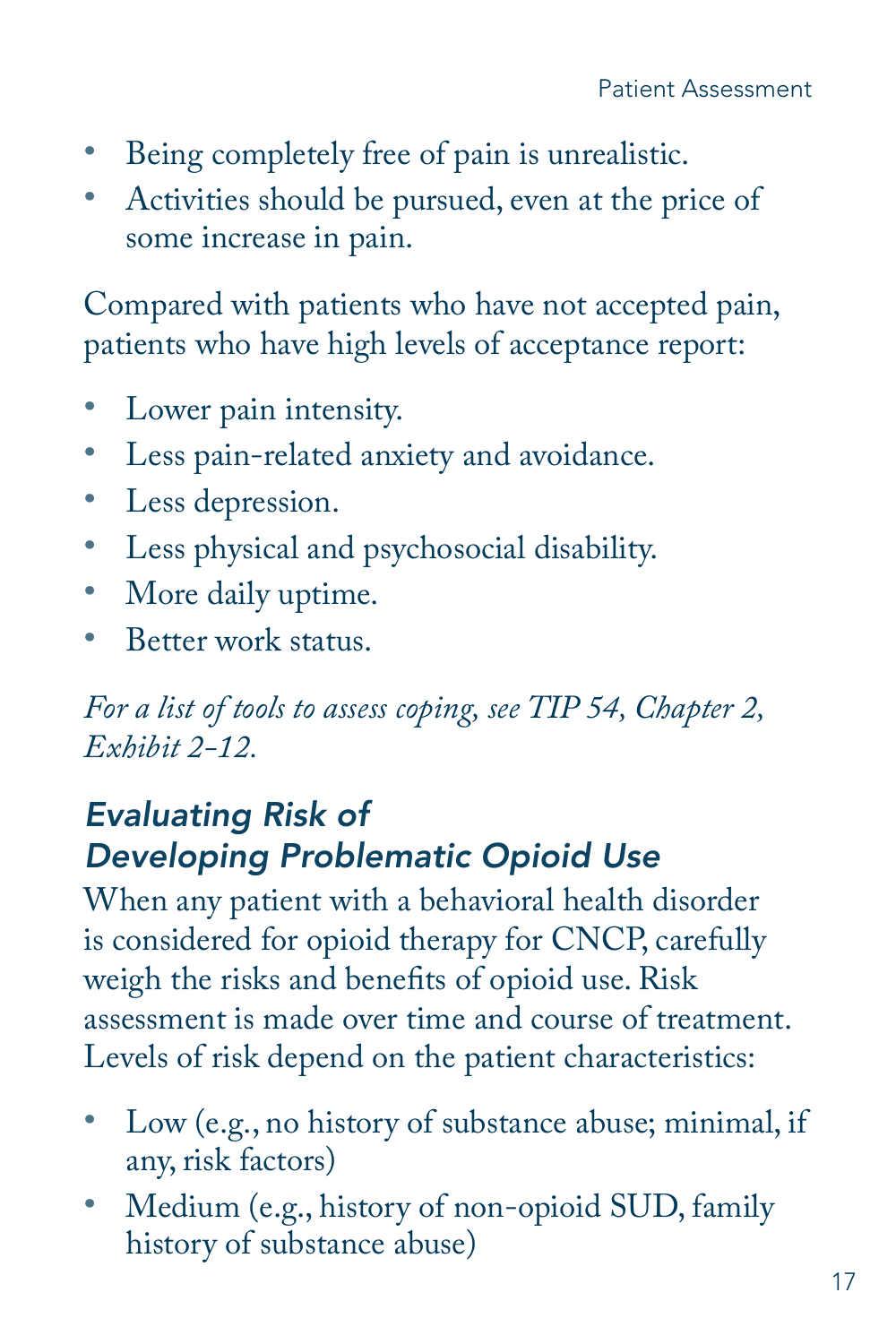High (e.g., active SUD, history of prescription opioid abuse)

*Complete copies of the following tools are found in TIP 54, Chapter 2:* 

- Screener and Opioid Assessment for Patients with Pain—Revised (SOAPP-R) (Exhibit 2-14)
- • Opioid Risk Tool (ORT) (Exhibit 2-15)

#### *Ongoing Assessment*

Assess all patients who have CNCP at regular intervals, because a variety of factors can alter treatment needs, such as:

- • Development of tolerance to a particular opioid.
- The underlying disease condition may change another physical or mental health problem.
- Changes in the patient's cognitive functioning.

*For more detailed information, see TIP 54, Chapter 2.*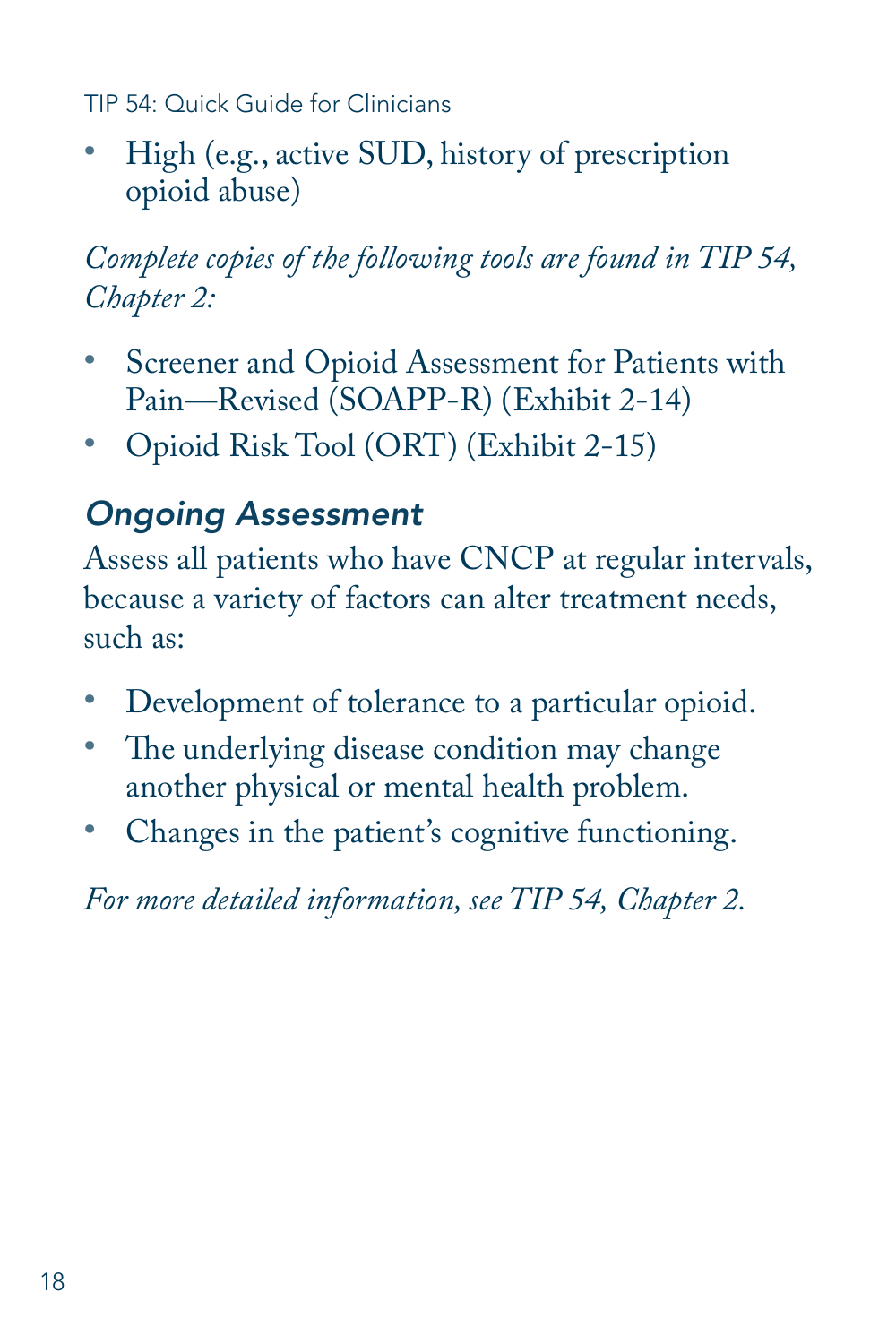# <span id="page-20-0"></span>Chronic Pain Management

Discuss with the patient treatment goals that include:

- Reducing pain.
- Maximizing function.
- Improving quality of life.

The best outcomes can be achieved when chronic pain management:

- Addresses co-occurring mental disorders.
- Incorporates suitable nonpharmacologic and complementary therapies for symptom management.

The effectiveness of multiple interventions is augmented when all medical and behavioral healthcare professionals collaborate on a team. This requires:

- Identification of a designated lead care coordinator.
- A good system of communication among team members and the patient.

As part of this team, addiction specialists can:

- Put safeguards in place to help patients take opioids appropriately.
- Reinforce behavioral and self-care components of pain management.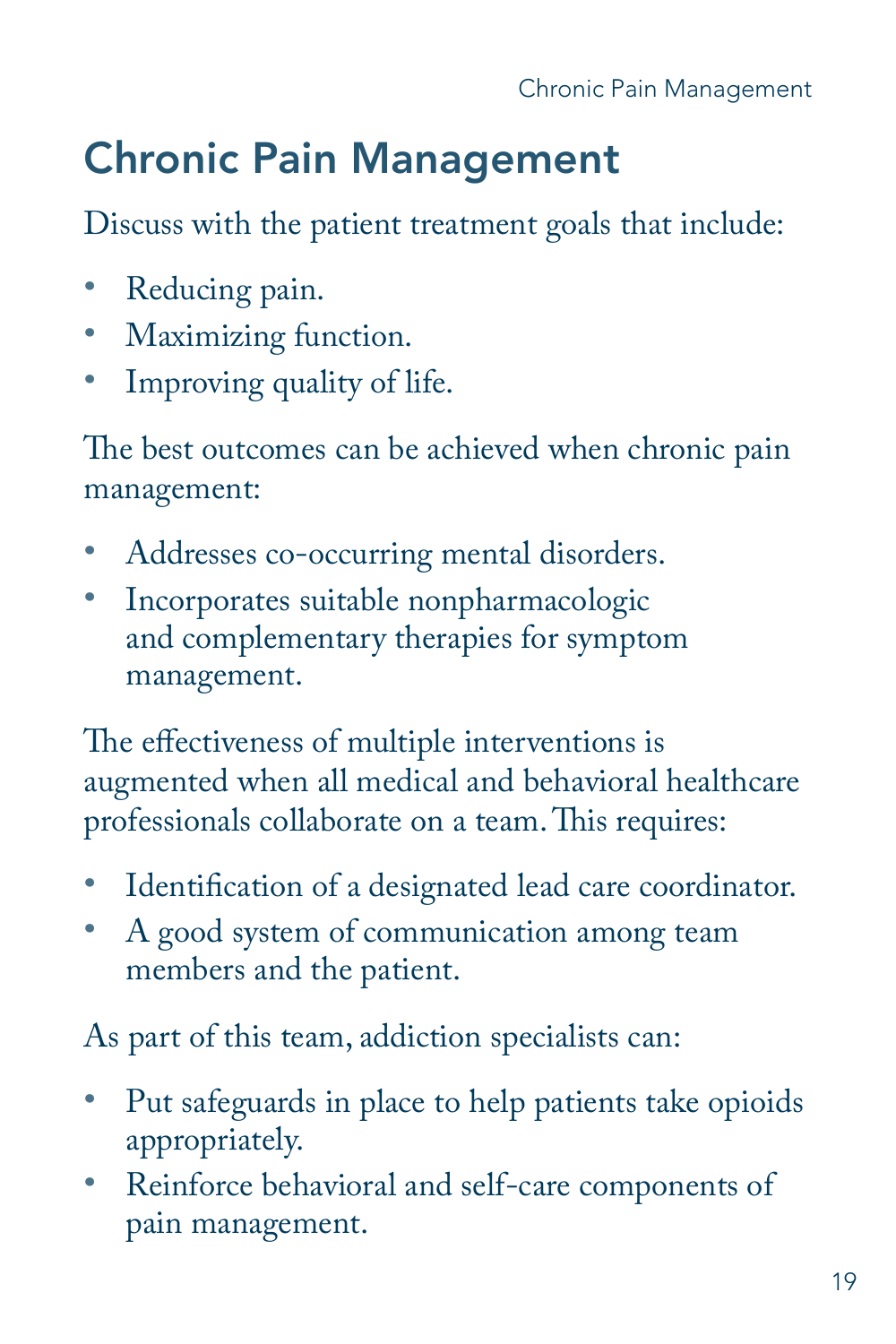- • Work with patients to reduce stress.
- Assess patients' recovery support systems.
- Identify relapse.

#### *Treating Patients in Recovery*

- Treat CNCP with non-opioid analgesics as determined by pathophysiology.
- Recommend or prescribe nonpharmacological therapies.
- • Treat comorbidities.
- Assess treatment outcomes.
- Initiate opioid therapy only if the potential benefits outweigh risk and only for as long as it is unequivocally beneficial to the patient.

Non-opioid analgesics include:

- Acetaminophen.
- • Nonsteroidal anti-inflammatory drugs (NSAIDs).
- Adjuvant medications originally developed for other purposes but have analgesic properties for certain conditions.

Benzodiazepines are not recommended for the treatment of CNCP in patients who have a comorbid SUD, beyond very short-term, closely supervised treatment of acute anxiety states. Smoked marijuana is not recommended for treating CNCP.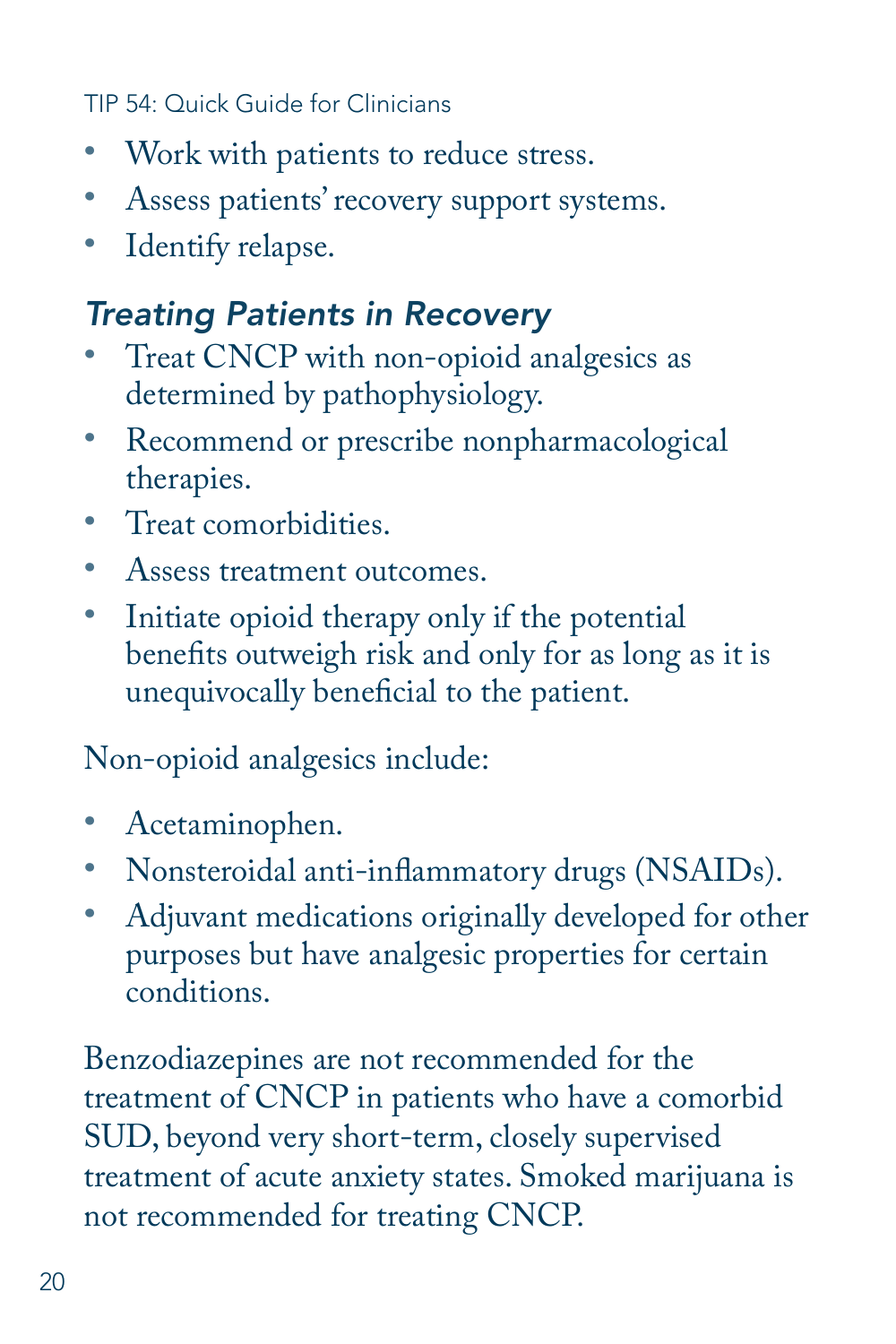#### *Nonpharmacological Treatments*

- Pose no risk of relapse.
- May be more consistent with the recovering patient's values and preferences than pharmacological treatments, especially opioid interventions.
- May reduce pain and improve quality of life in some patients who have CNCP.
- Should be included in most pain treatment plans.

#### Therapeutic exercise:

- • Can increase strength, aerobic capacity, balance, and flexibility.
- Can improve posture and enhance general well-being.
- • Can be an antidote to feelings of helplessness and personal fragility.
- May alleviate several pain conditions (e.g., back pain, neck pain, fibromyalgia).
- Reduces anxiety and depression.
- May benefit individuals undergoing SUD treatment.

#### Physical therapy (PT):

- • Can help patients increase range of motion, strength, and functioning.
- Many widely used interventions lack definitive evidence.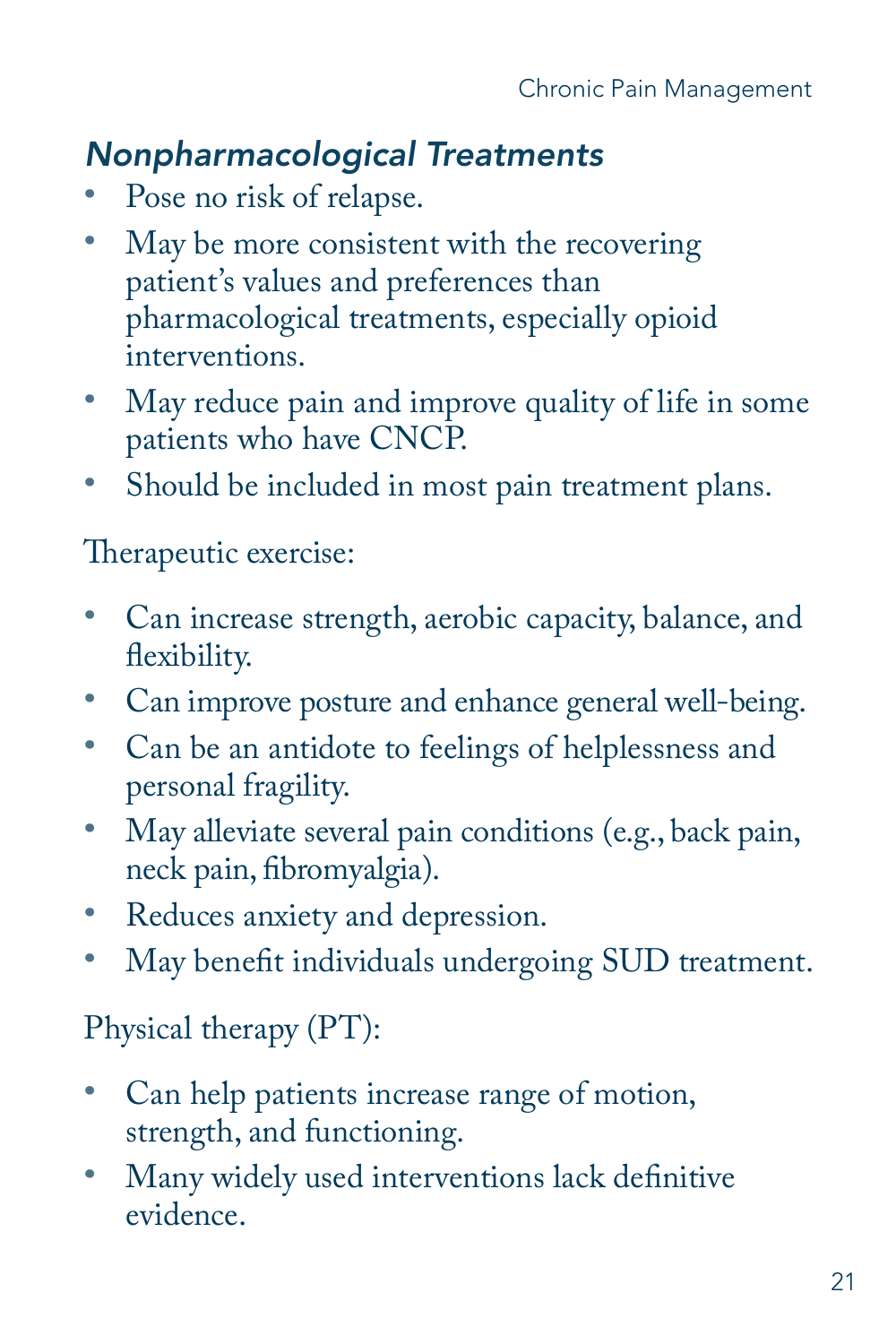• Encourages patients' involvement in their own recovery.

Cognitive–behavioral therapy:

- Can reduce pain and associated distress.
- Has been shown to have a small but significant benefit in treating SUDs.

Complementary and alternative medicine:

- • Twenty-seven to sixty percent of chronic pain patients use such treatments.
- They hold therapeutic promise, but may interact with conventional treatments.
- • Manual therapies are the most widely used and most studied.
- • Chiropractic and massage therapies are often covered by health insurance.

## *Treating Psychiatric Comorbidities*

 chronic pain, SUDs, and mental disorders. Therefore, Research shows well-established associations among management of patients with CNCP must include intervention for co-occurring psychopathology.

Benzodiazepines are generally indicated for short-term treatment of anxiety; however, anxiety associated with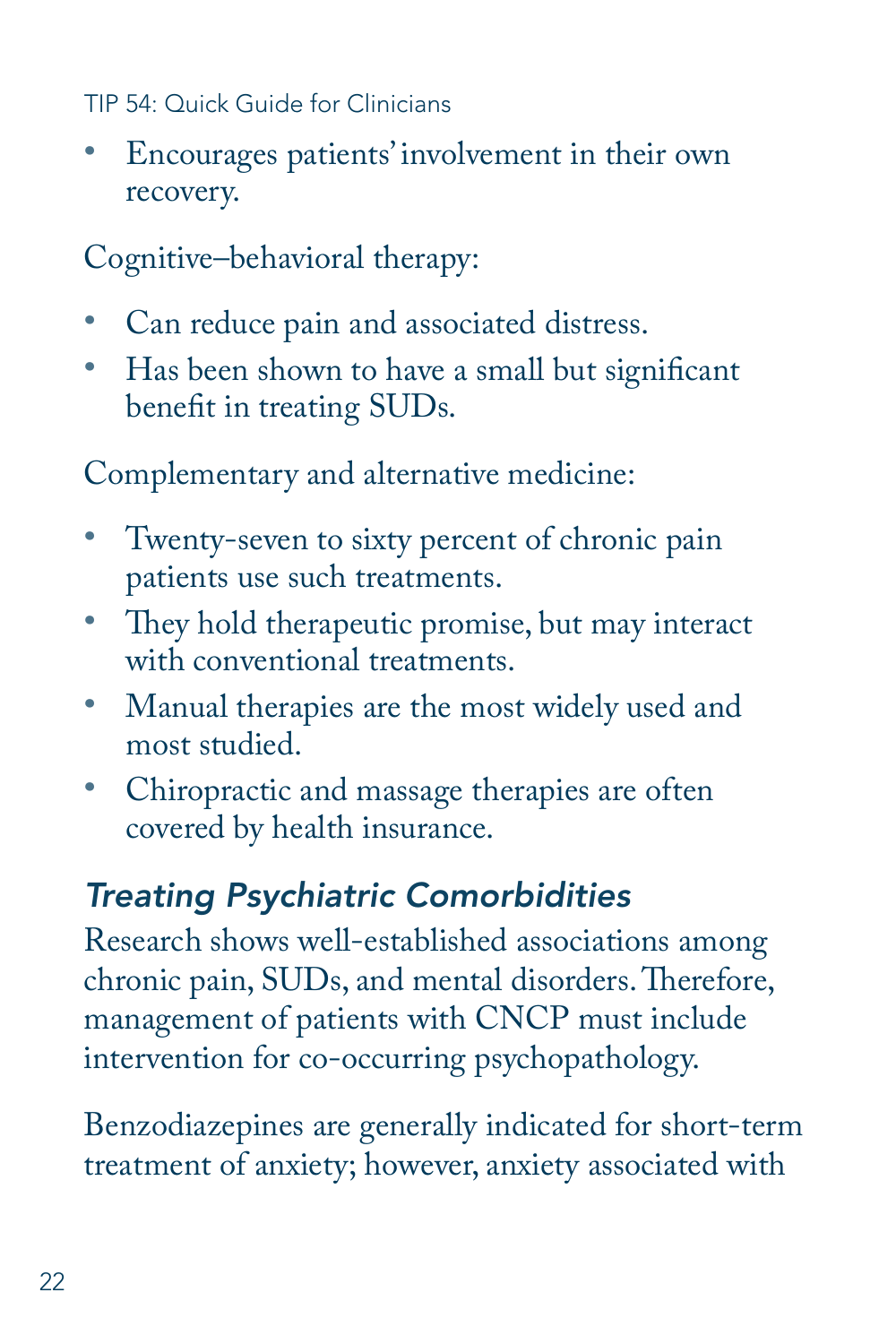chronic pain commonly persists for years. Effective options include:

- Psychological and behavioral treatments.
- • Selective serotonin reuptake inhibitors (SSRIs).
- Serotonin–norepinephrine reuptake inhibitors (SNRIs).
- • Tricyclic antidepressants.
- • Several anticonvulsants.

To treat the person who somatizes extensively:

- Complete an inventory of all the patient's complaints.
- • Emphasize history and physical examination in the evaluation.
- Validate the patient's symptoms while assuring him or her about the absence of worrisome pathology.
- Minimize expensive or invasive tests and treatments.
- • Minimize use of medications with abuse liability, especially short-acting medications used as needed (PRN).
- • Minimize use of passive modalities of therapy.
- • Schedule regular appointments rather than PRN visits.
- Adequately treat comorbid Axis 1 (i.e., major psychiatric) disorders.
- Refer patients for counseling or relaxation training, as available.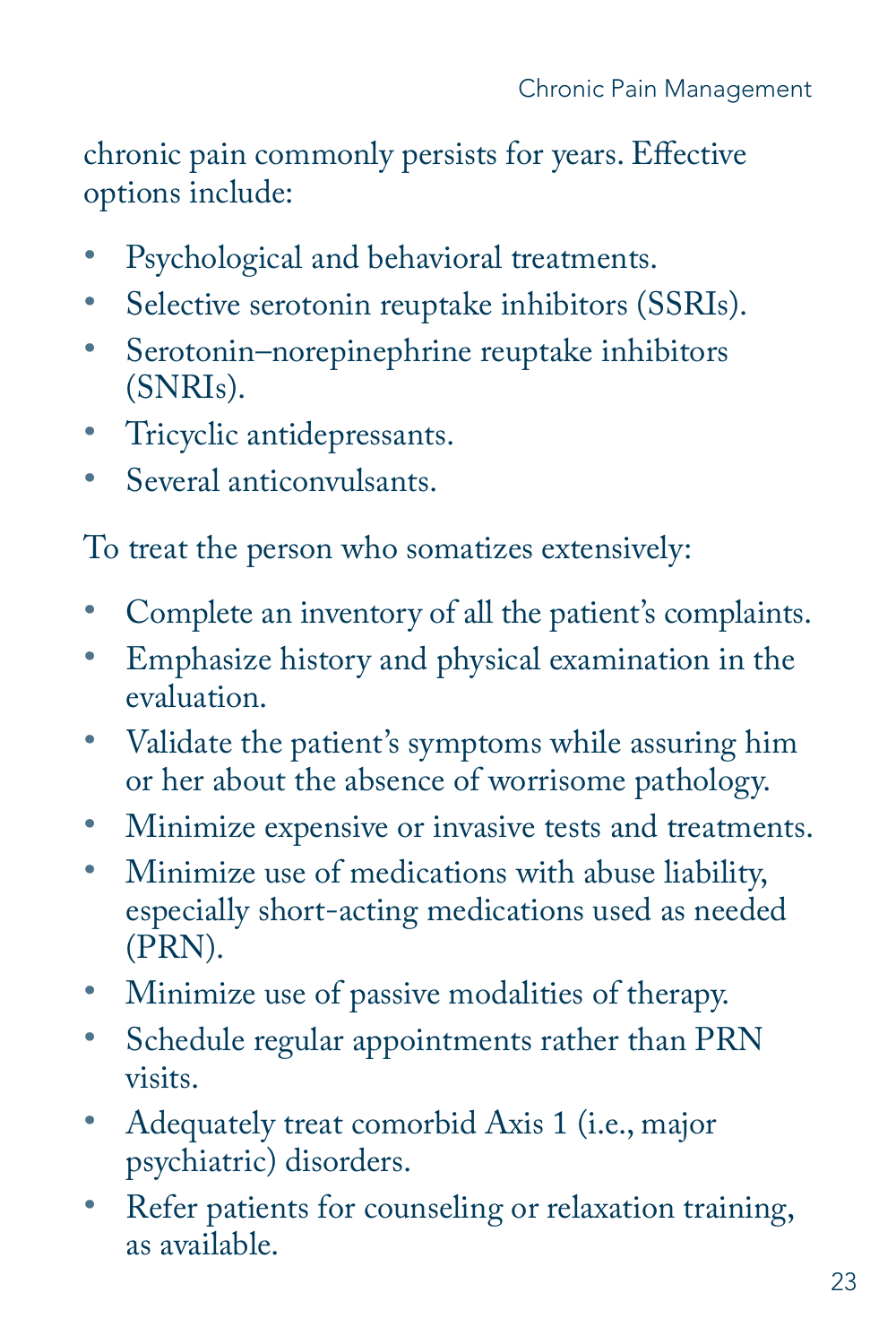# *Opioid Therapy*

Limitations include:

- • Diminished efficacy over time.
- Adverse effects that many patients cannot tolerate.
- Risk of addiction or addiction relapse.
- Opioid-induced hyperalgesia.
- Many potential alcohol or drug interactions.
- When an SUD co-occurs with CNCP, benefits are not well-established and risk of relapse is increased.

Opioid selection:

- Select opioids with minimal rewarding properties (e.g., tramadol, codeine), when effective.
- Avoid prescribing supratherapeutic doses.
- If higher-potency opioids are required, prescribe slow-onset opioids with prolonged duration of action.
- The practice of using short-acting medications preemptively before pursuing activities known to cause pain is controversial for patients with CNCP and is especially hazardous for people with current or past SUDs.
- The route of administration may influence addiction risk; some clinicians favor transdermal medication.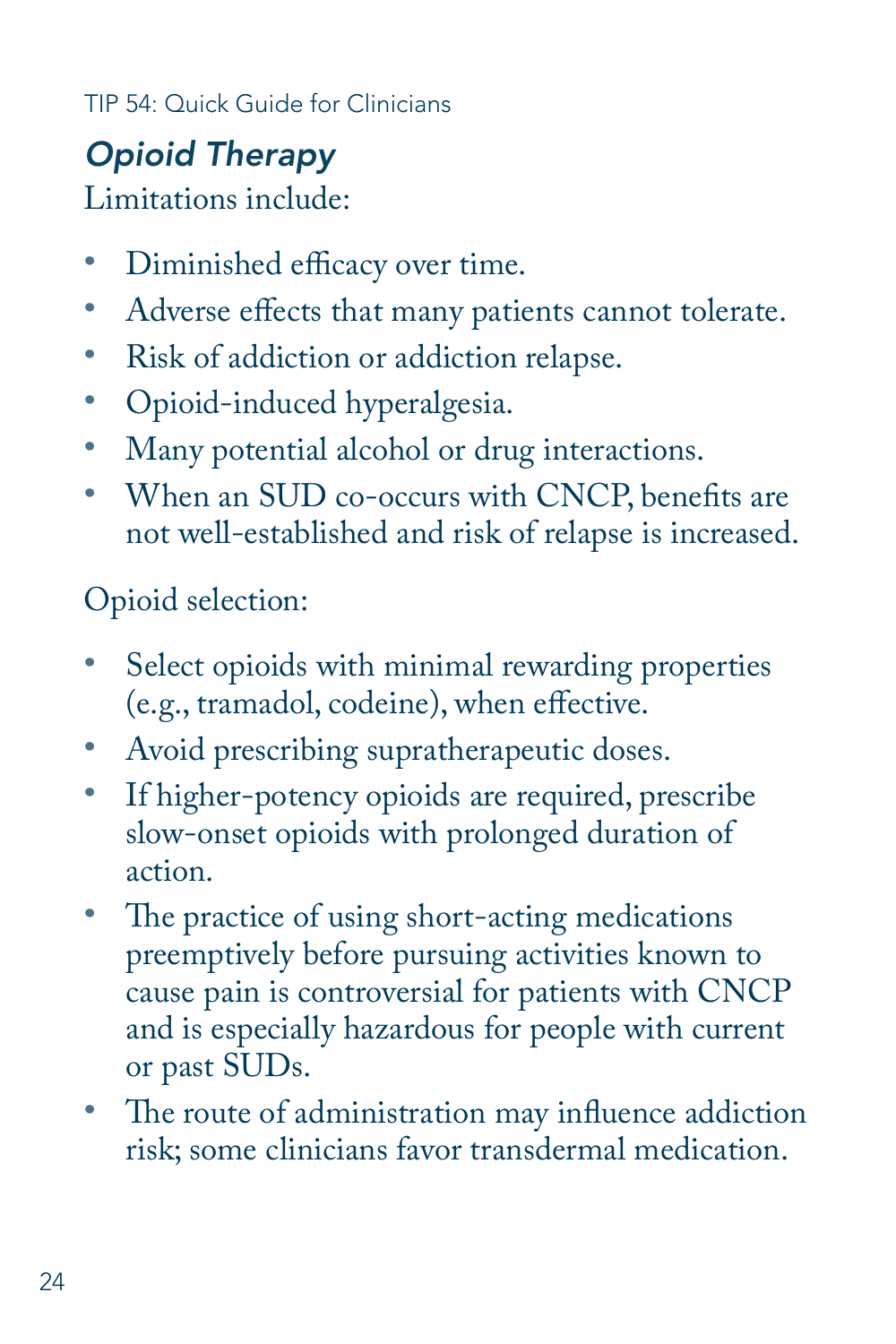#### Methadone Titration

The titration of methadone for chronic pain is complex and potentially dangerous because methadone levels increase during the first few days of treatment.This risk is compounded by the variable half-life among individuals and the large number of drug interactions. In addition, cardiac toxicity (e.g., QT prolongation, torsade de pointes) is possible.The majority of deaths secondary to methadone occur in the first 14 days of use because:

- The initial dose is too high.
- It is titrated too quickly.
- It interacts with other drugs or medications.

#### Sources:

Chou, R., Fanciullo, G. J., Fine, P. G., Adler, J. A., Ballantyne, J. C., Davies, P., et al., for the American Pain Society–American Academy of Pain Medicine Opioids Guidelines Panel. (2009). Clinical guidelines for the use of chronic opioid therapy in chronic noncancer pain. *Journal of Pain, 10*(2), 113–130.

Weschules, D. J., Baib, K. T., & Richeimer, S. (2008). Actual and potential drug interactions associated with methadone. *Pain Medicine, 9*(30), 315–344.

#### Dose finding:

- Dose finding can be complicated because of existing or rapidly developing tolerance to opioids and because analgesics affect individuals differently.
- If low doses of opioids (other than methadone) are initiated for severe pain, they should be titrated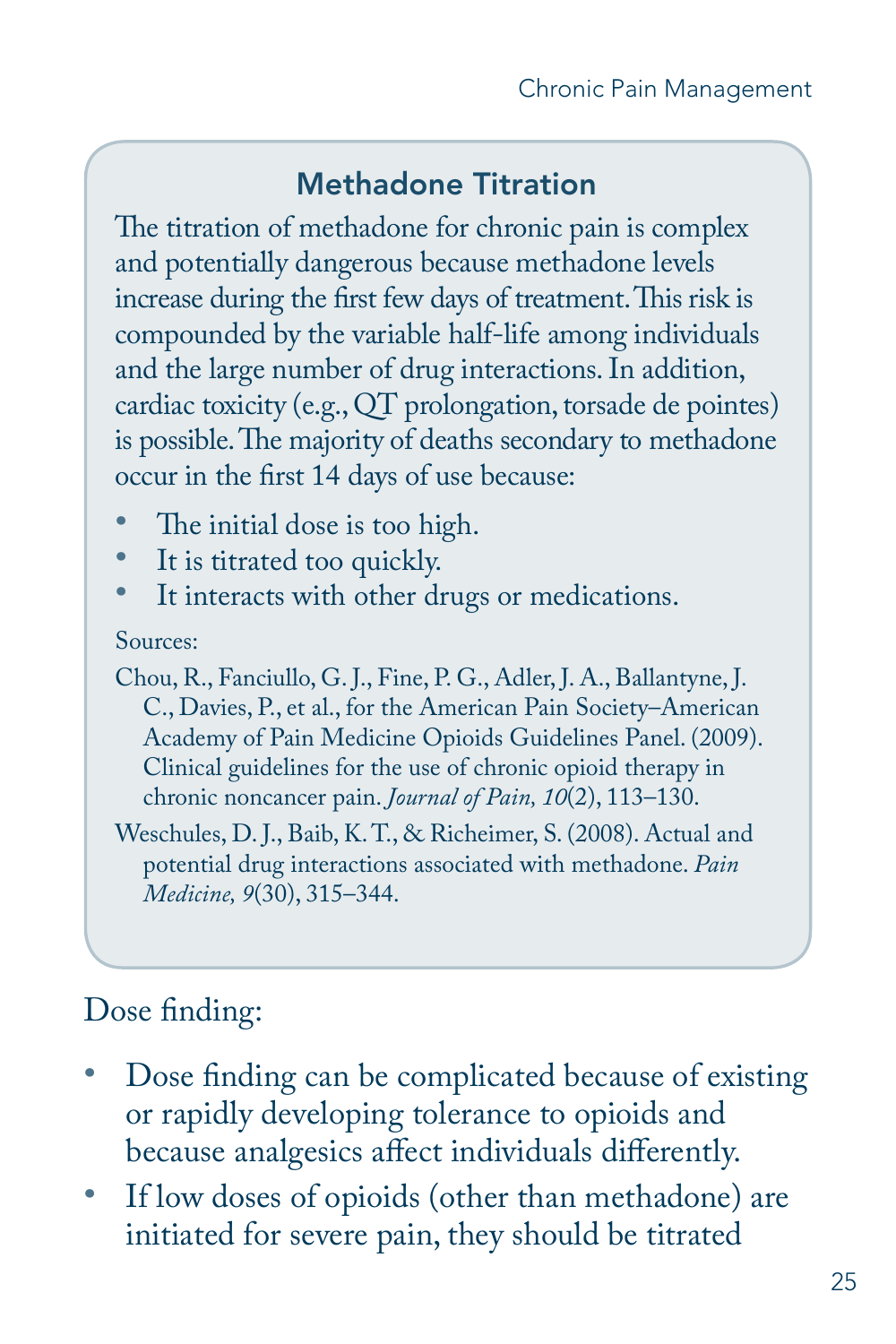rapidly to avoid subjecting the patient to a prolonged period of dose finding.

- • If relatively high doses are initiated, titration should be slower and determined to a great extent by the half-life of the drug.
- • Dose finding for methadone can be dangerous.
- • When an effective dose has been determined, total opioid dose should thereafter be escalated very slowly, if at all, as tolerance develops.

#### Relapse:

- For patients on chronic opioid therapy who have minor relapses and quickly regain stability, provision of substance abuse counseling may suffice.
- Establish relationships with substance abuse treatment specialists who are willing to provide services for patients who need additional support in their recovery but do not require extensive services.
- For relapse in patients for whom opioid addiction is a serious problem, referral to an opioid treatment program for MMT may be the best choice; or, replacement of full agonist opioids with the partial opioid agonist buprenorphine.

Opioids should be discontinued if patient harm and public safety outweigh the benefit. This situation may be apparent either early in therapy or after a long period of successful treatment.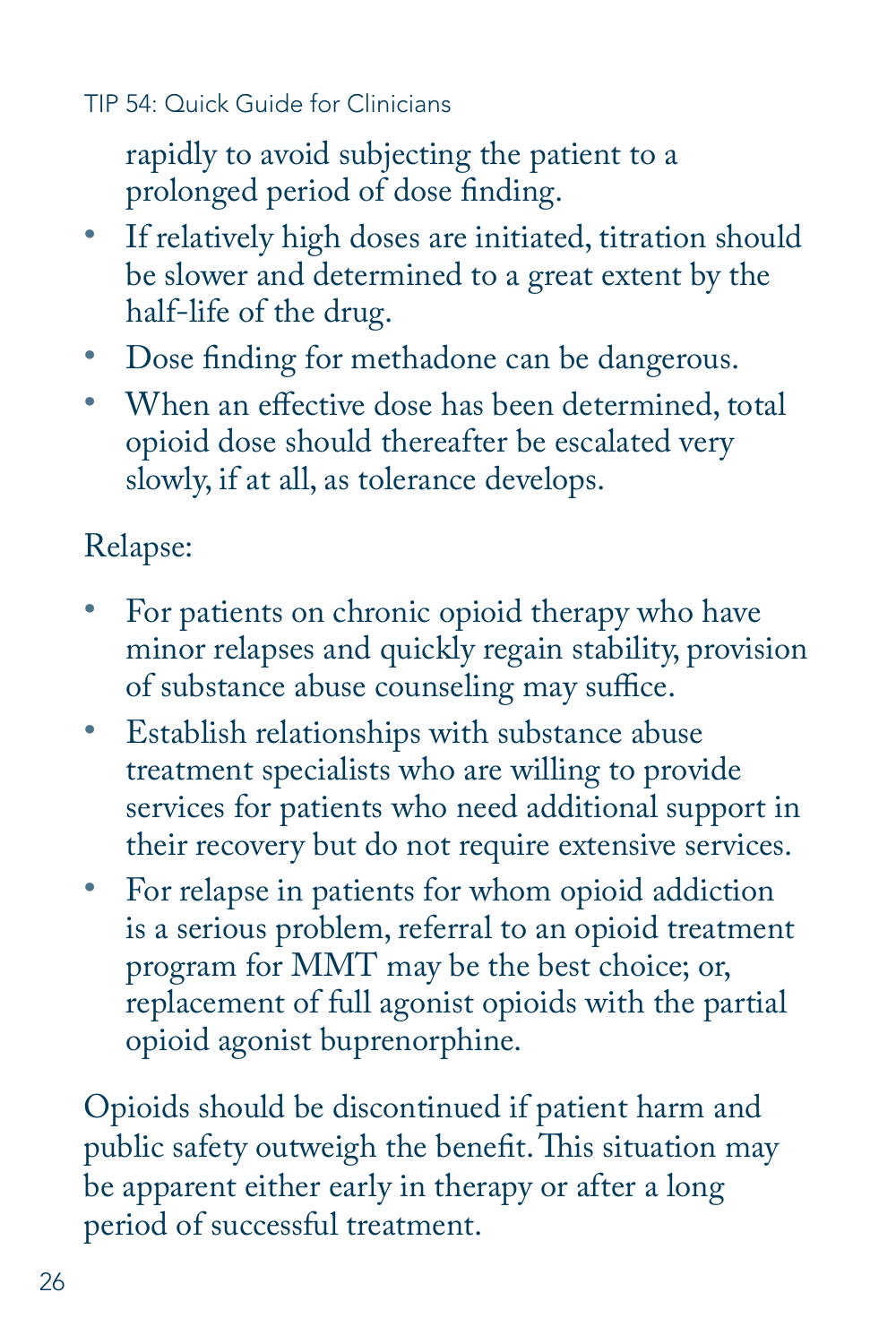## *Treating Patients in Medication-Assisted Recovery*

As with other patients:

- Start with recommending or prescribing nonpharmacological and non-opioid therapies.
- Treat comorbidities.
- • Closely monitor treatment outcomes for evidence of benefit and harm.

The schedule and doses of opioid agonists sufficient to block withdrawal and craving are unlikely to provide adequate analgesia. Because of tolerance, a higher-than-usual dose of opioids (in addition to the maintenance dose) may be needed to provide relief.

#### Buprenorphine

- Is an effective analgesic.
- • Should be given three times a day when pain reduction is a goal.
- In high doses, tends to reduce the reinforcing effects of inappropriately consumed opioids.
- In high doses, may reduce the effectiveness of opioids given for additional analgesia in the case of trauma or acute illness.
- • Displaces full agonists and can induce acute opioid withdrawal.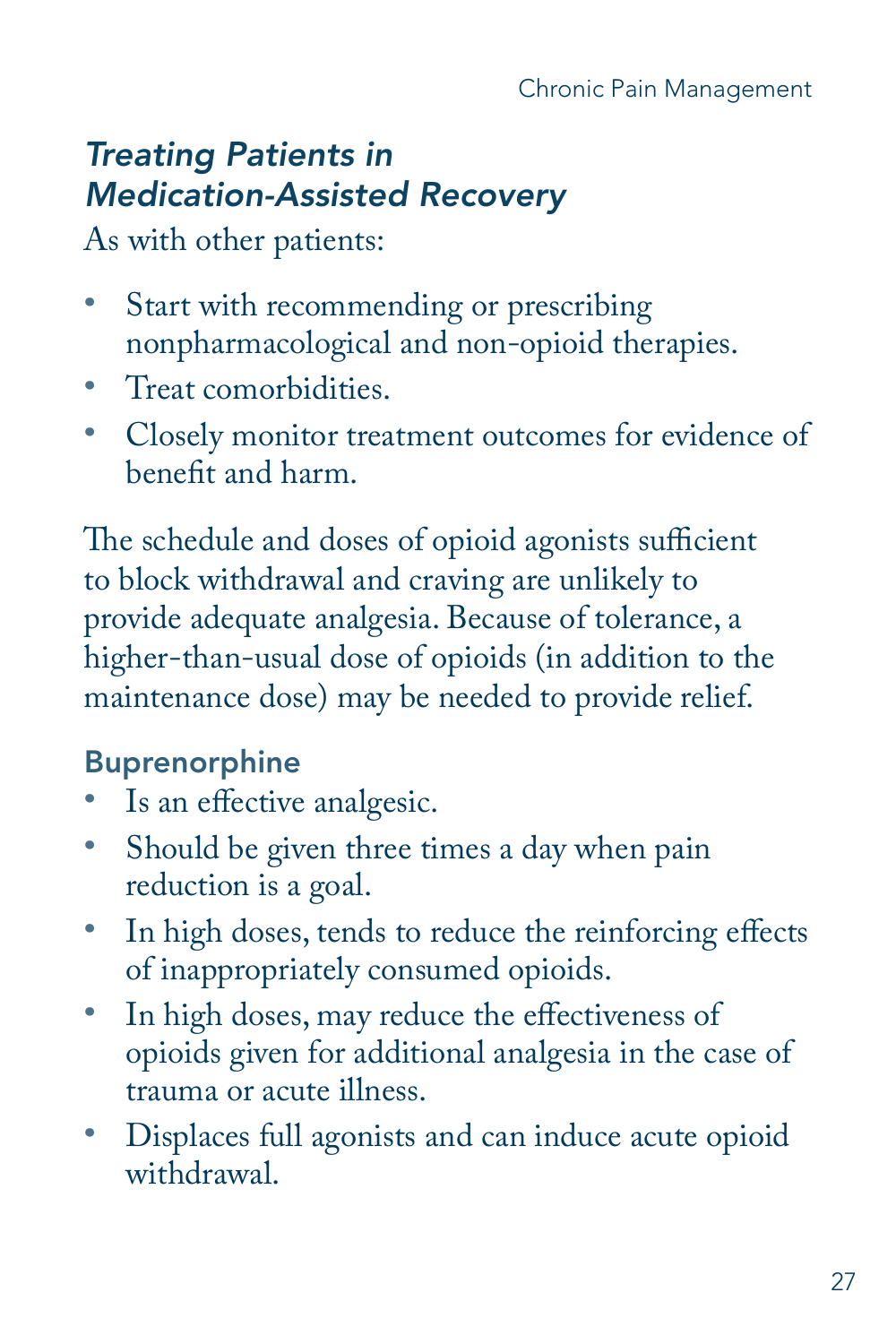#### Methadone

- Adequate pain relief is not obtained through a single daily dose because the analgesic effects (approximately 6 hours) are short-acting in comparison with the half-life (variable, up to 36 hours in some patients).
- Finding a safe dose is difficult; pain patients may take 10 days or longer to stabilize, so titrate very slowly and balance the risk of insufficient dosing with the life-threatening dangers of overdosing.
- Advise patients to stop methadone treatment if they become sedated.

Methadone is an especially desirable analgesic for chronic use because of its low cost and its relatively slow development of analgesic tolerance; however, it is also especially toxic because of issues of accumulation, drug interaction, and QT prolongation. For these reasons, it should be prescribed only by providers who are thoroughly familiar with it.

#### **Naltrexone**

- Patients taking naltrexone should not be prescribed outpatient opioids for any reason.
- Naltrexone blocks the effect of opioids.
- • Increasing the dose to overcome the blockade effect of naltrexone puts the patient at risk for respiratory arrest.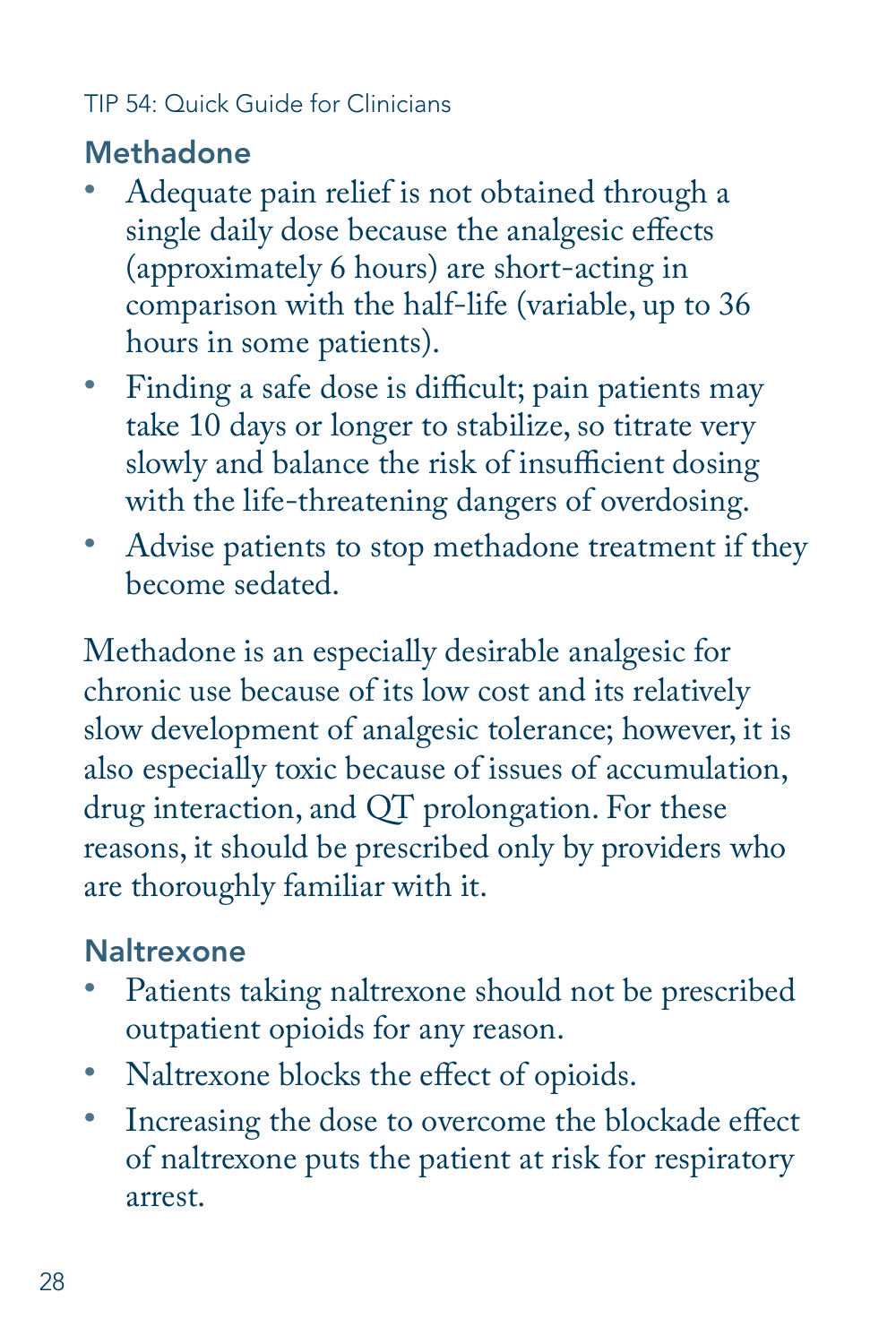#### *Tolerance and Hyperalgesia*

- Tolerance—decreased sensitivity to opioids.
- • Opioid-induced hyperalgesia (OIH)—increased sensitivity to pain resulting from opioid use.

In a clinical setting, it may be impossible to distinguish between the two conditions, and they may coexist. When patients develop tolerance to the analgesic effects of a particular opioid, either dose escalation or opioid rotation (switching from one to another) may be useful.

If a patient requests an increase in opioid dose, try to discern whether the patient is experiencing increased pain or analgesic tolerance or is seeking some other effect (e.g., sedation, reduced anxiety). When nonanalgesic effects seem to be the basis for the request, alternative non-opioid medications should be provided and opioid doses should not be increased.

Treating pain with a multimodal approach—in addition to analgesics—may reduce the need for opioids, thereby decreasing the risk of tolerance and OIH.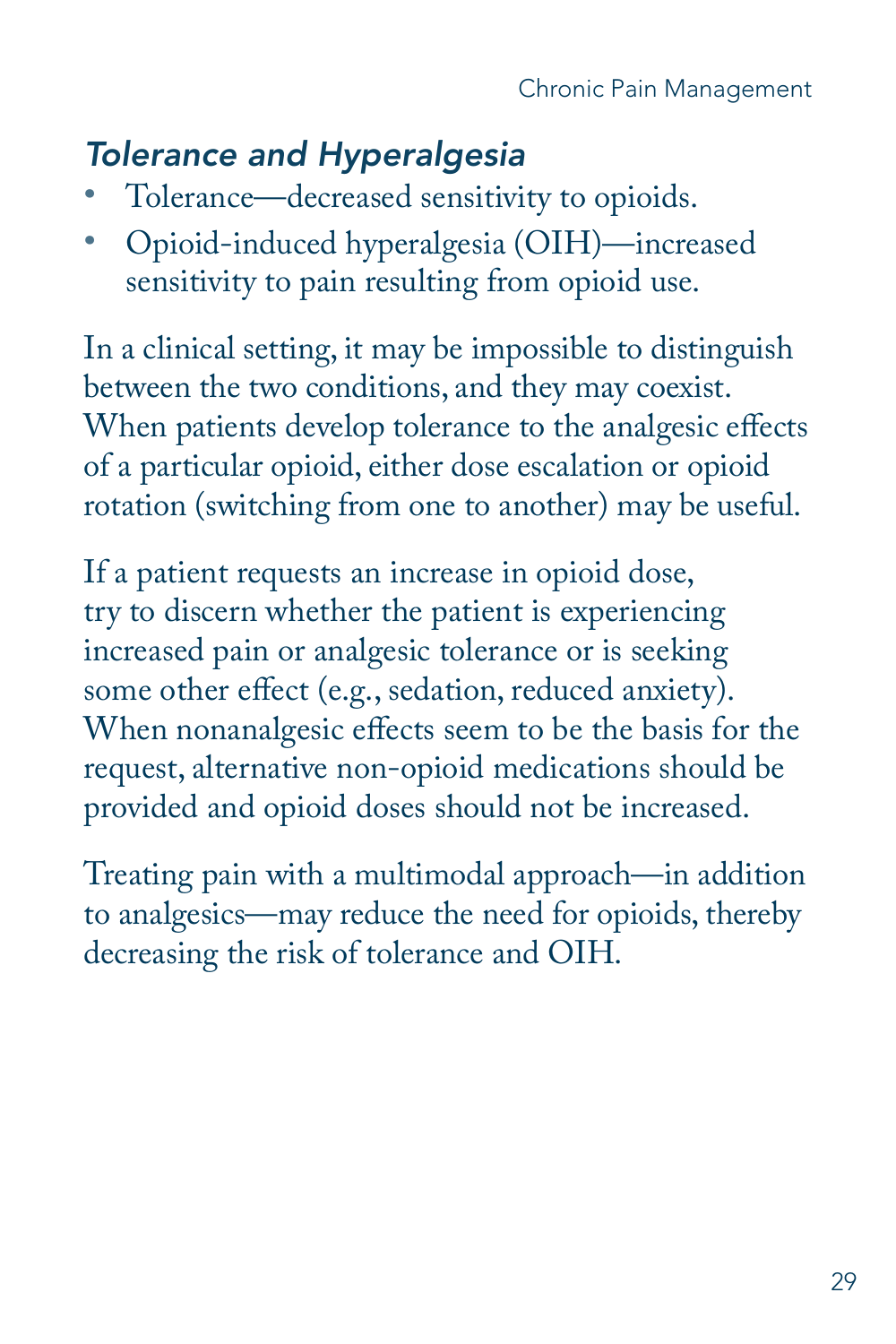#### *Treating Pain in Patients Who Have Active Addiction*

The presence of active addiction—whether to alcohol, opioids, or other substances—makes successful treatment of chronic pain improbable. It may also be impossible for clinicians in the primary care setting to provide the comprehensive services necessary to treat both conditions. Refer patients with an active SUD for formal addiction treatment and work closely with that provider. Patients who do not consent to addiction treatment should not be prescribed scheduled medications, except for acute pain or detoxification.

#### *Acute Pain Episodes*

- Patients in recovery may benefit from nonpharmacological pain control.
- Patients in recovery may benefit from being switched from short- to long-acting medications as quickly as appropriate.
- Patients on agonist therapy for addiction or pain may be continued on their current opioid or on an equivalent dose of an alternative opioid; however, this should not be expected to control acute pain, which requires supplementation with (often greaterthan-usual doses of ) additional opioids. Adjuvant NSAIDs may provide pain relief with a reduction in opioid usage.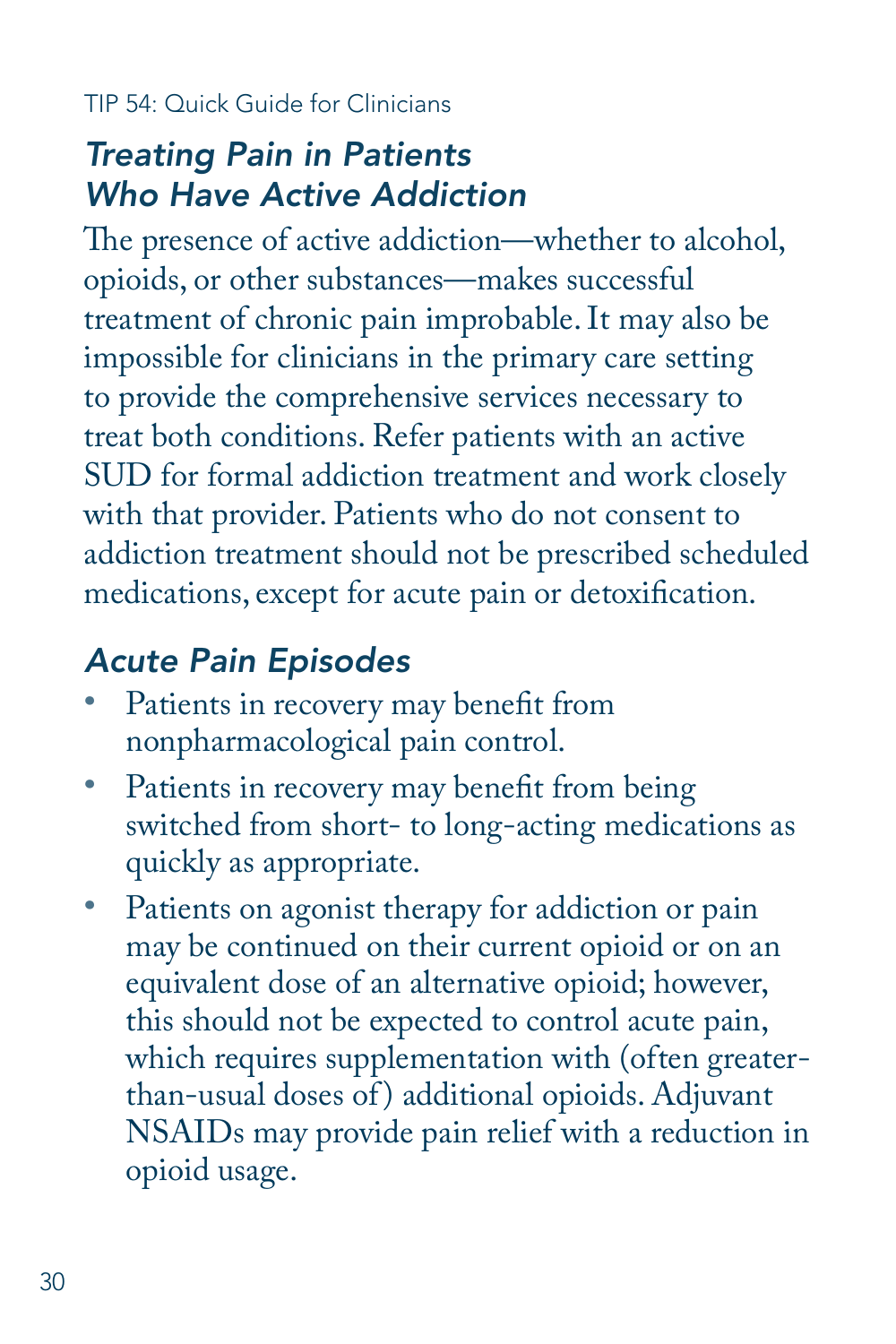- Patients on buprenorphine for opioid addiction may have reduced benefit from full agonist opioids used for acute pain. Non-opioid analgesics can be used; in some cases buprenorphine will need to be discontinued so that full agonist opioids for pain can be used.
- Patient-controlled analgesia should have relatively high bolus doses and short lockout intervals; such patients should be closely monitored by medical staff.
- • Patients who are dependent on opioids or sedatives (including benzodiazepines) should not be withdrawn from these medications while undergoing acute medical interventions.

#### *Treating Patients Who Have HIV/AIDS*

A vast range of pain syndromes are common in patients who have HIV/AIDS. A large number of patients have a comorbid SUD, which complicates the use of opioid analgesics.

Core principles of treating CNCP in these patients include:

- Meticulous diagnosis of the pain mechanism and etiology.
- • Monitoring for benefits and adverse effects of treatment.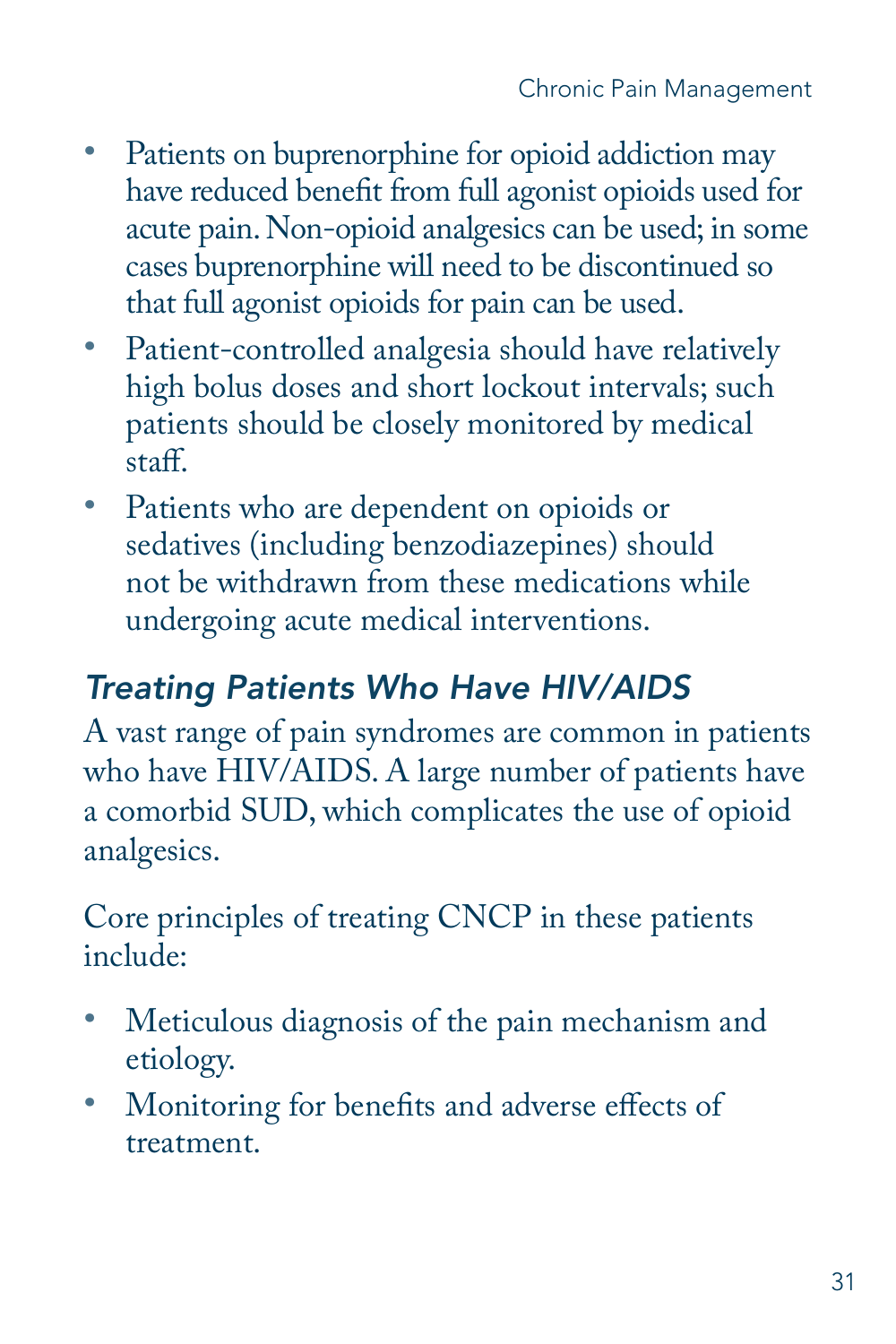- <span id="page-33-0"></span>• Use of the World Health Organization's pain ladder (see [http://www.who.int/cancer/palliative/](http://www.who.int/cancer/palliative/painladder/en/index.html) [painladder/en/index.html](http://www.who.int/cancer/palliative/painladder/en/index.html)) for titrating analgesics.
- Addressing the psychological aspects of the illness, as well as functional restoration.
- Incorporating nonpharmacological therapies (e.g., PT modalities, acupuncture, biofeedback training, hypnosis) that may be helpful.

*For more detailed information, see TIP 54, Chapter 3.* 

# Managing Addiction Risk in Patients Treated With Opioids

Adopt a universal precautions approach toward patients who have CNCP. In the context of pain treatment, a universal precautions approach refers to a minimum standard of care applied to all patients who have CNCP, whatever their assessed risk.

Help patients adhere to treatment plans by:

- Employing treatment agreements.
- Regulating visit intervals.
- Controlling medication supply.
- Conducting urine drug testing (UDT).
- Including the patient's support network in monitoring efforts.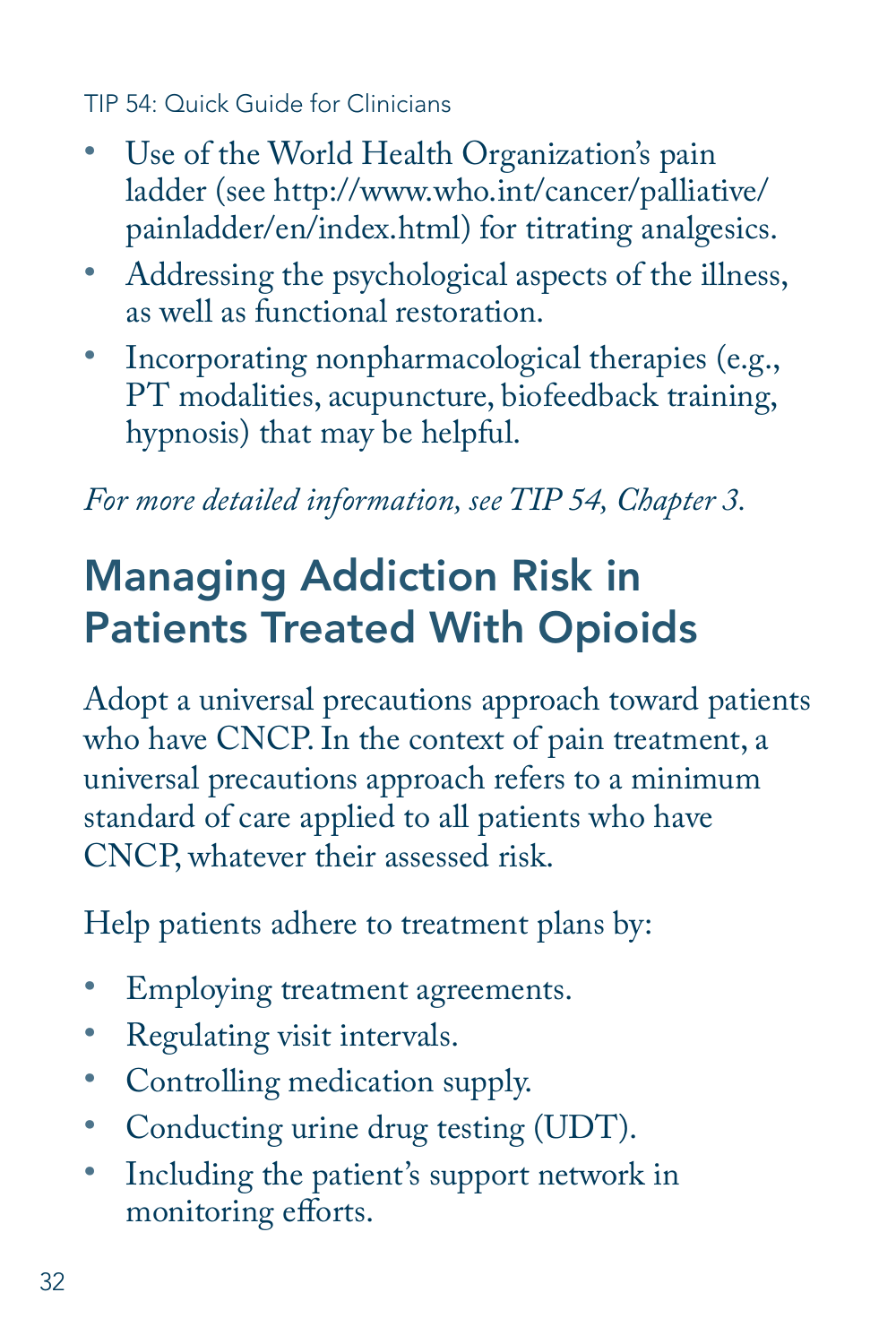## *Urine Drug Testing*

UDT is subject to both false-positive and falsenegative results. Interpret results carefully and explore the possible causes of unexpected findings before taking action. For example, prescribed medication may not show up in a UDT result because:

- The patient did not use medications or did not use them recently.
- • The patient excretes medications or metabolites at a rate different from normal.
- The test was not sufficiently sensitive to detect the medications at the concentrations present.

If the results of UDT are unexpected:

- Contact the laboratory to confirm there was no clerical error.
- Discuss with the laboratory what type of followup test or confirmatory test should be conducted.
- • Discuss the results with the patient and document the UDT results and discussion in the patient's medical record.
- • Confirm disputed results with the recommended laboratory test.
- Repeated unexpected results suggest the need for evaluation by an addiction specialist.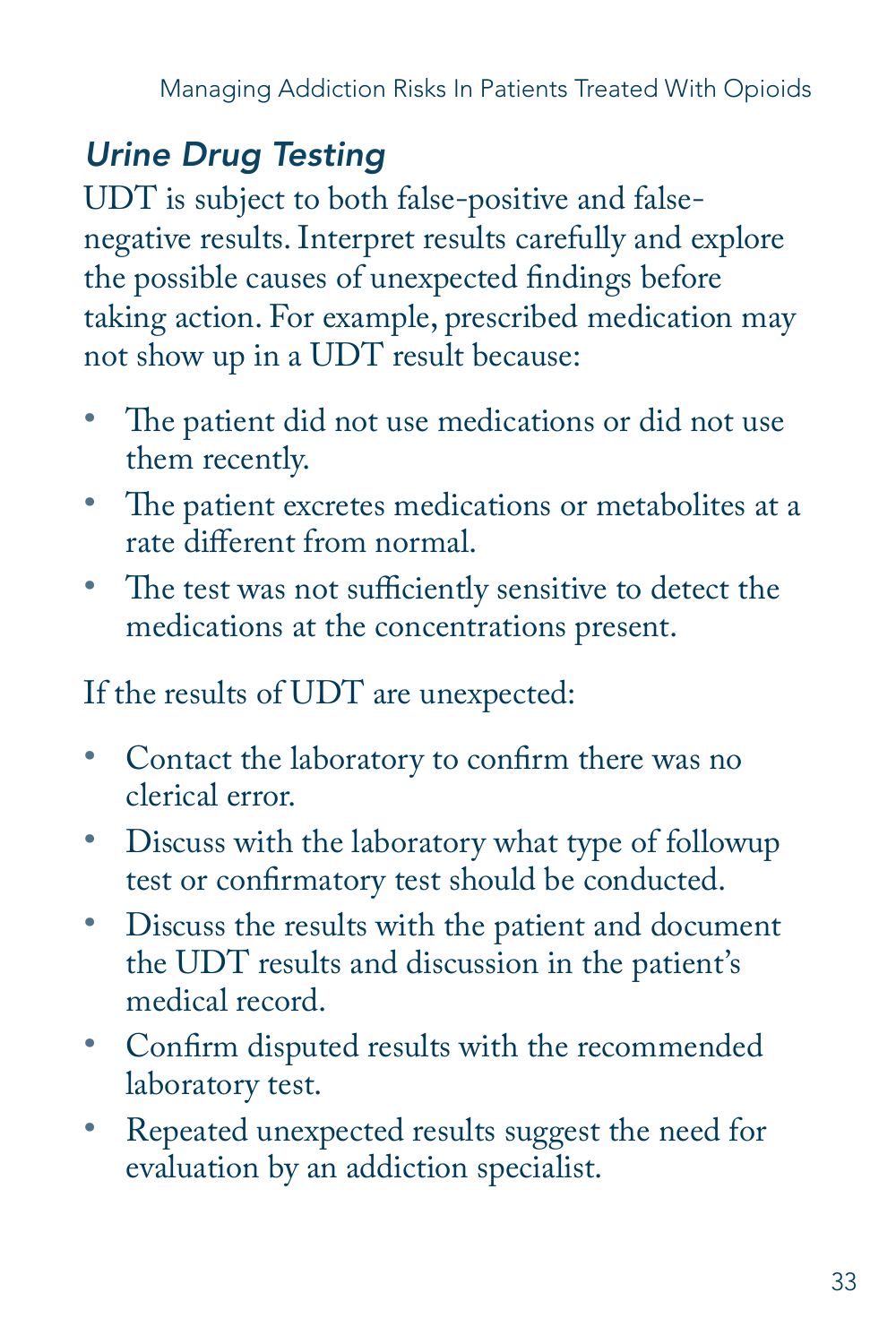Intervals for UDT can be either scheduled or random, depending on the patient's risk level.

### *Nonadherence*

Aberrant drug-related behavior (ADRB) is behavior that suggests substance misuse, abuse, or addiction. It includes, among many other behaviors:

- • Being more interested in opioids (especially immediate-release and nongeneric) than in other medications or in any other aspect of treatment.
- Taking doses larger than those prescribed or increasing dosage without consulting the clinician.
- • Insisting that higher doses are needed.
- • Resisting UDT, referrals to specialists, and other aspects of treatment.
- Resisting changes to opioid therapy.

In addition to addiction, ADRB can be driven by other causes, such as:

- Misunderstanding instructions.
- Seeking euphoria.
- • Using medications to deal with fear, anger, stress, sleep problems, or other issues.
- • Diverting medications for profit.
- • Coping with untreated mental disorders.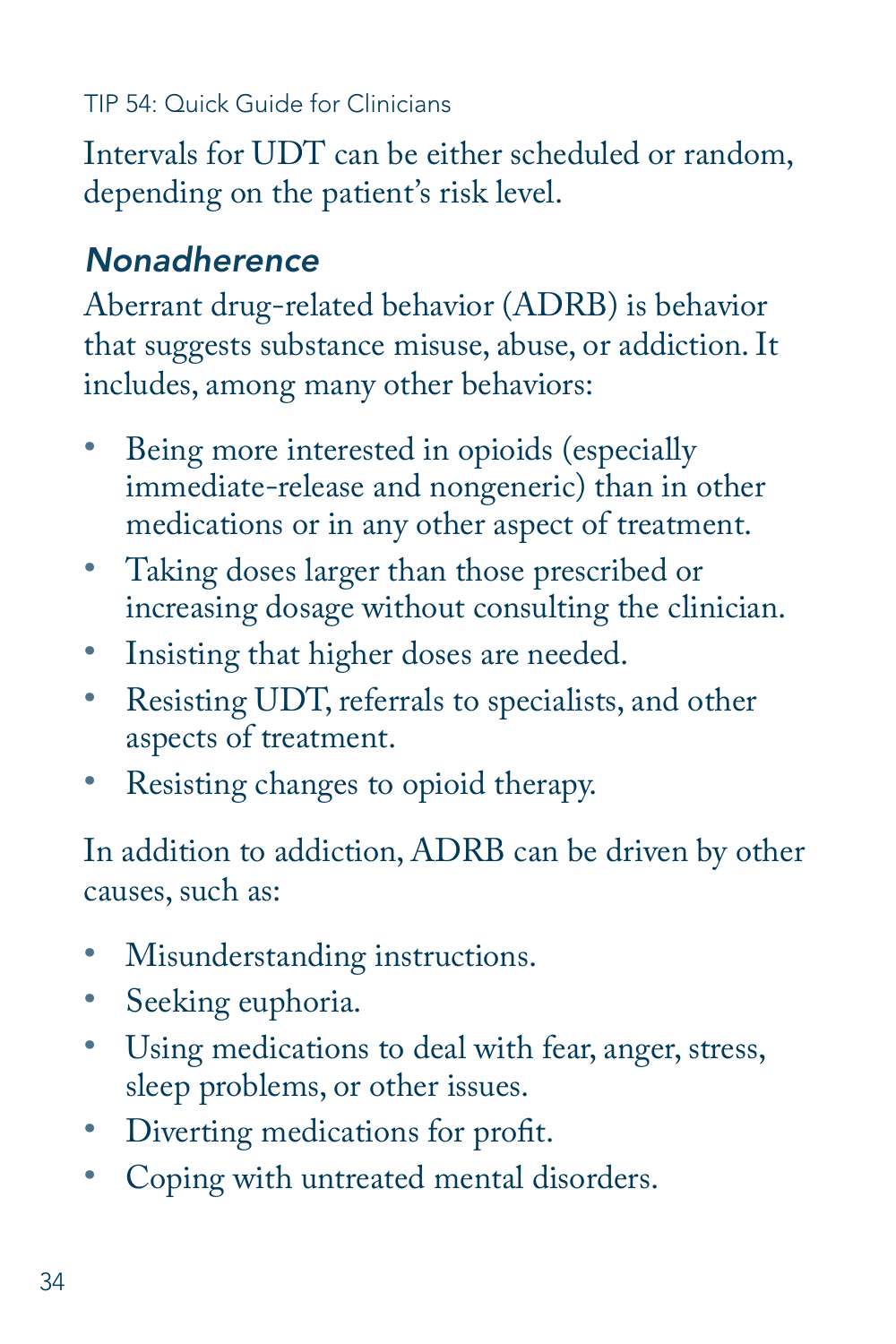Managing Addiction Risks In Patients Treated With Opioids

- • Coping with undertreated pain, also known as pseudoaddiction.
- General nonadherence.

Evidence for the validity of tools to help clinicians assess ADRB is limited.

*Complete copies of the following tools are found in TIP 54, Chapter 4:* 

- Addiction Behaviors Checklist (Exhibit 4-8)
- Current Opioid Misuse Measure (Exhibit 4-9)

#### *Documenting Care*

- • Is a Federal and State requirement.
- • Permits a determination over time of the extent to which treatment is an asset or a liability to the patient.
- Provides protection for you as the clinician if drug enforcement authorities conduct an investigation.

The University of Wisconsin's Pain and Policy Studies Group maintains a Web site that describes the regulations of different States regarding opioid prescribing (http://www.painpolicy.wisc.edu).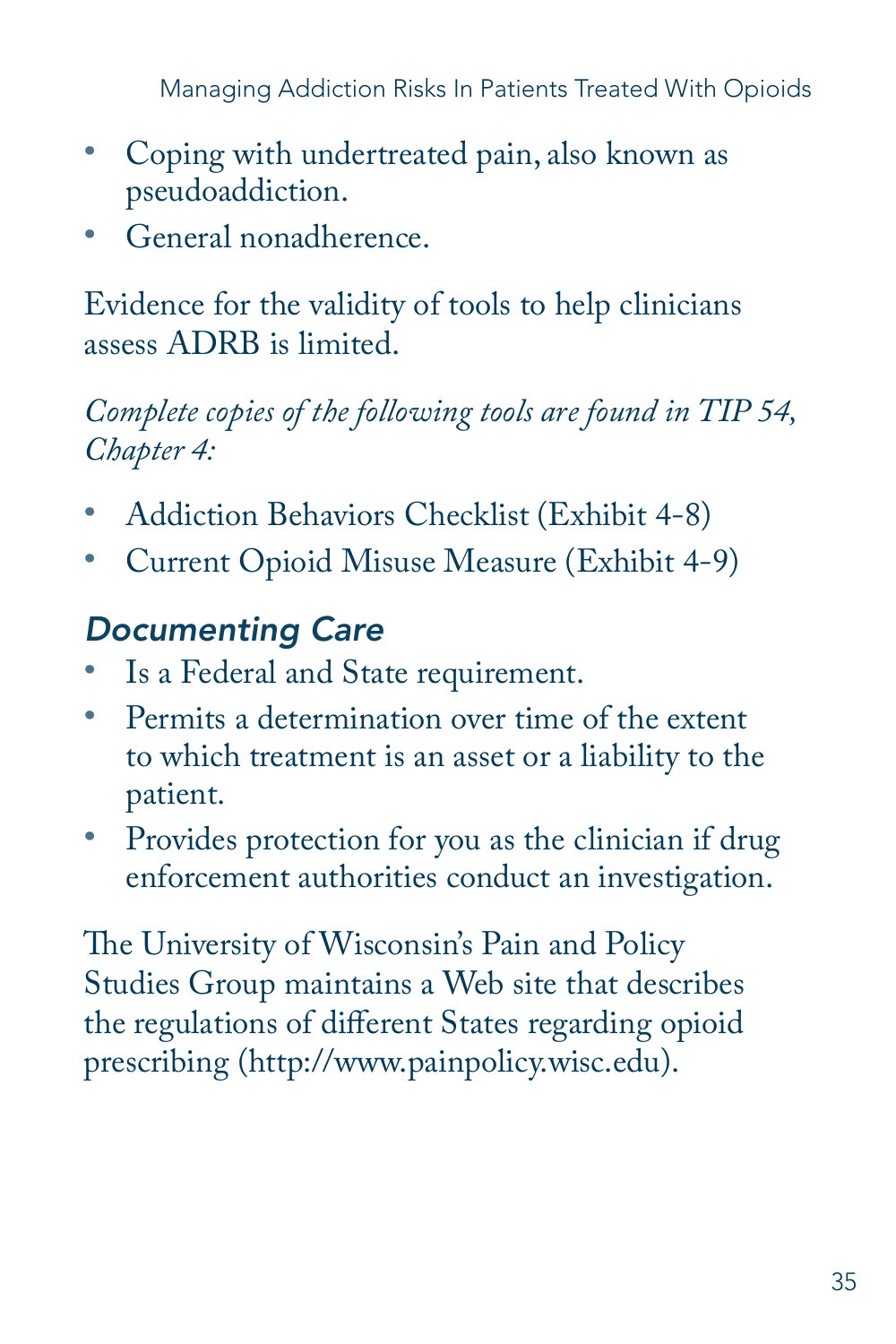## *Managing Difficult Conversations*

- Listen actively.
- Ask open-ended, nonjudgmental questions.
- • Restate a patient's report to make sure it has been understood.
- • Use clarification statements ("It sounds as if the pain is worse than usual for you").
- Demonstrate empathy.
- Use feeling statements ("This must be very difficult" for you").

## *Workplace Safety*

To protect self and patients from violence in the workplace:

- Be aware of surroundings and report suspicious activity.
- Plan for occasional disruptive or aggressive behavior and position oneself in the examination room between the patient and the door.
- Develop crisis management policies and plans.
- Develop a plan for contacting public-safety officials in urgent or emergent situations.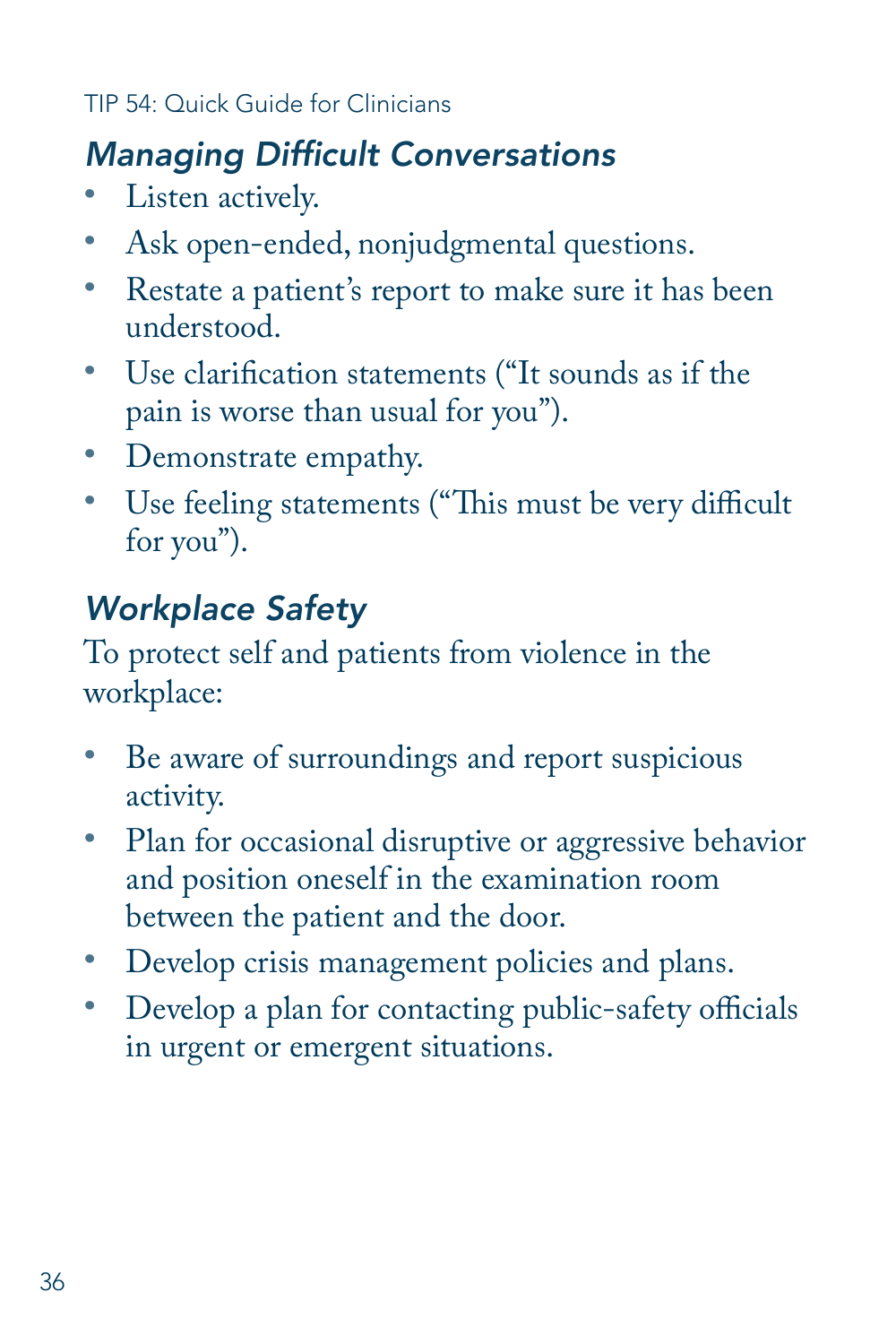### *Drug Diversion*

Some patients sell, trade, or give away their medications. Medications taken by people other than to whom they are prescribed are said to be "diverted." Be alert to the patient who:

- Is known to have contact with people with active SUDs.
- Cannot produce the remainder of a partially used prescription when asked for a pill or patch count.
- Has attempted to alter or forge prescriptions.
- Has been "doctor shopping" to obtain additional medications.
- Does not comply with the nonpharmacological components of recommended treatment.
- Strongly prefers brand name drugs or drugs with high street value.
- • Fails to demonstrate the presence of prescribed opioids in appropriate UDT results.

Know which drugs are popular in the community and be vigilant when prescribing medications that have high street value. Also:

- • Remind patients of their responsibility to protect medications against theft and diversion.
- Review the Drug Enforcement Agency policy statement on dispensing scheduled medications for the treatment of pain [\(http://www.deadiversion.](http://www.deadiversion.usdoj.gov/fed_regs/notices/2006/fr09062.htm) [usdoj.gov/fed\\_regs/notices/2006/fr09062.htm](http://www.deadiversion.usdoj.gov/fed_regs/notices/2006/fr09062.htm)).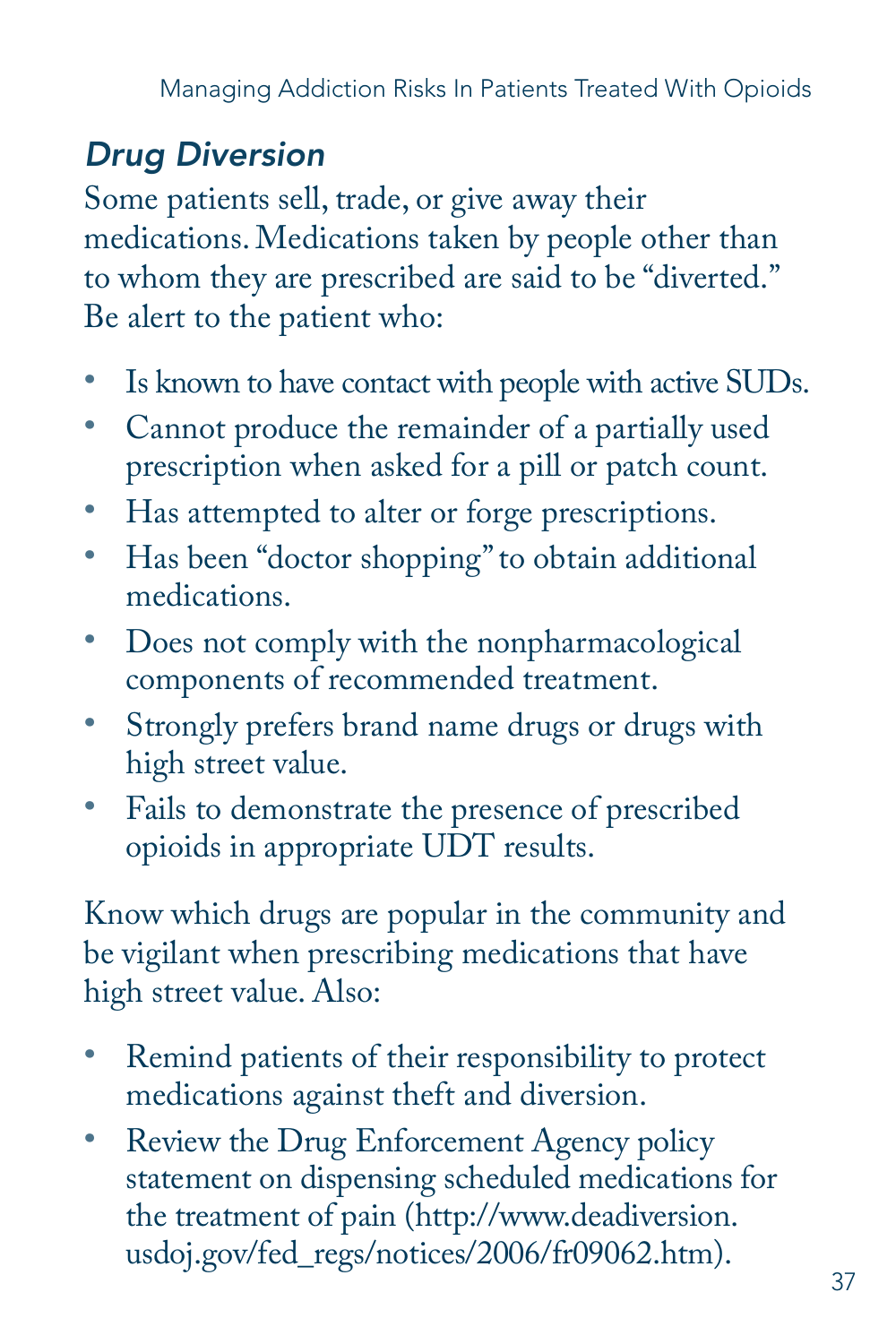- Place strict boundaries around a patient who asks for medications that you as the clinician believe are unwise choices.
- • Tighten treatment monitoring if diversion is suspected.
- • Cease opioid therapy if serious diversion occurs.
- Monitor patients suspected of doctor shopping via the State prescription monitoring program ([http://www.pmpalliance.org/content/](http://www.pmpalliance.org/content/state-pmp-websites) [state-pmp-websites\)](http://www.pmpalliance.org/content/state-pmp-websites).

## *Discontinuation of Opioid Therapy*

The best reason to discontinue opioid therapy is that the pain has resolved, but that is often not the case. Other likely reasons for discontinuation include the following:

- Opioids are no longer effective.
- They no longer stabilize the patient or improve function.
- The patient loses control over the medication.
- The patient is diverting the medication.
- The patient is using alcohol, benzodiazepines, or illicit drugs.
- Adverse effects are unmanageable.

Patients tapering off opioids may experience shortterm withdrawal (which occurs immediately) and protracted withdrawal.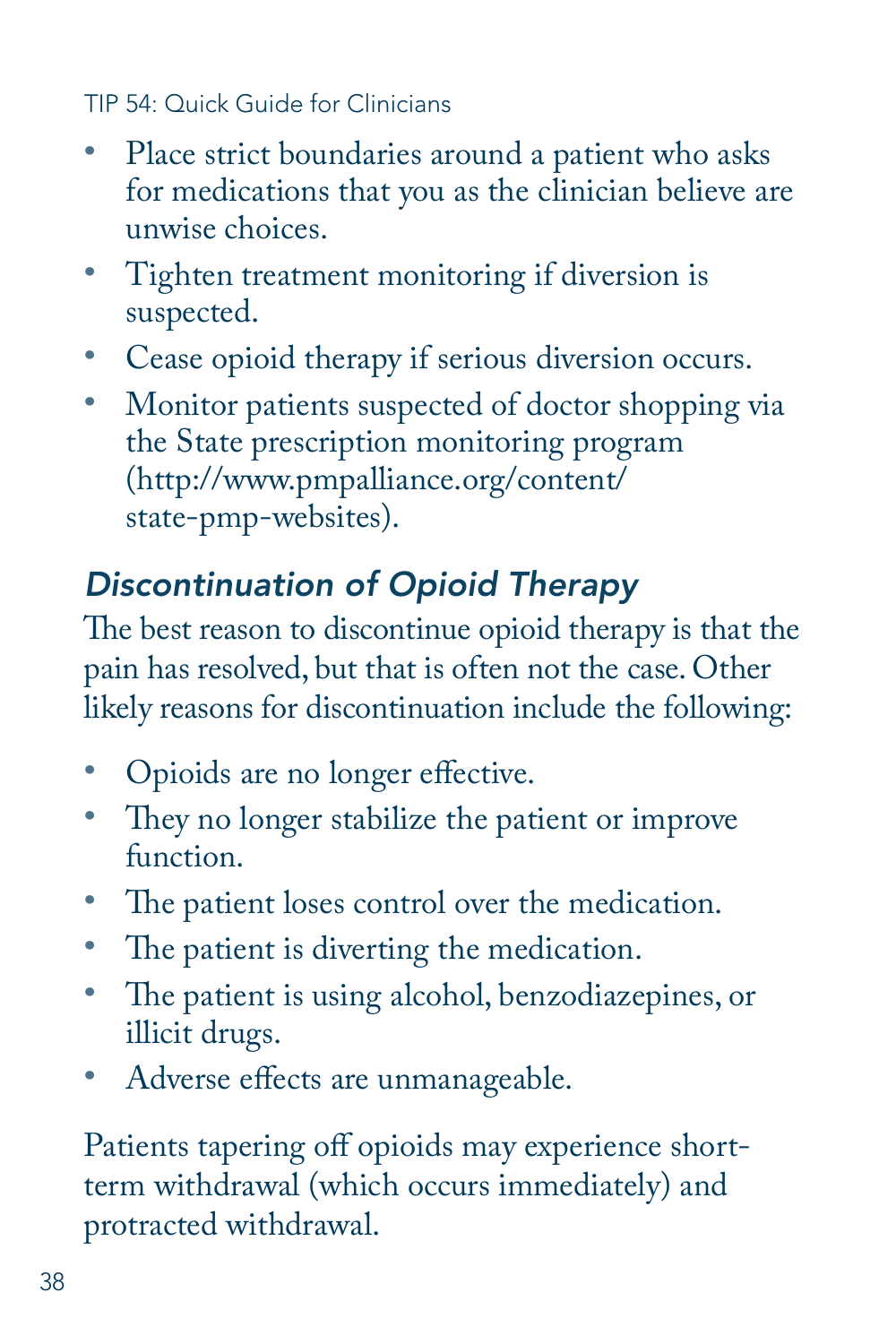Managing Addiction Risks In Patients Treated With Opioids

Symptoms of opioid withdrawal:

- Abdominal cramps, nausea, vomiting, diarrhea
- Bone and muscle pain
- Anxiety
- Insomnia
- Increased pain sensitivity in the original painful site

Signs of opioid withdrawal:

- Tachycardia
- Hypertension
- Fever
- Mydriasis
- Hyperreflexia
- Diaphoresis
- Piloerection
- Lacrimation, yawning
- Rhinorrhea
- Myoclonus

Protracted withdrawal from opioids can last for weeks or months, following withdrawal from short- and longacting opioids. Symptoms of protracted withdrawal include:

- Anxiety
- Depression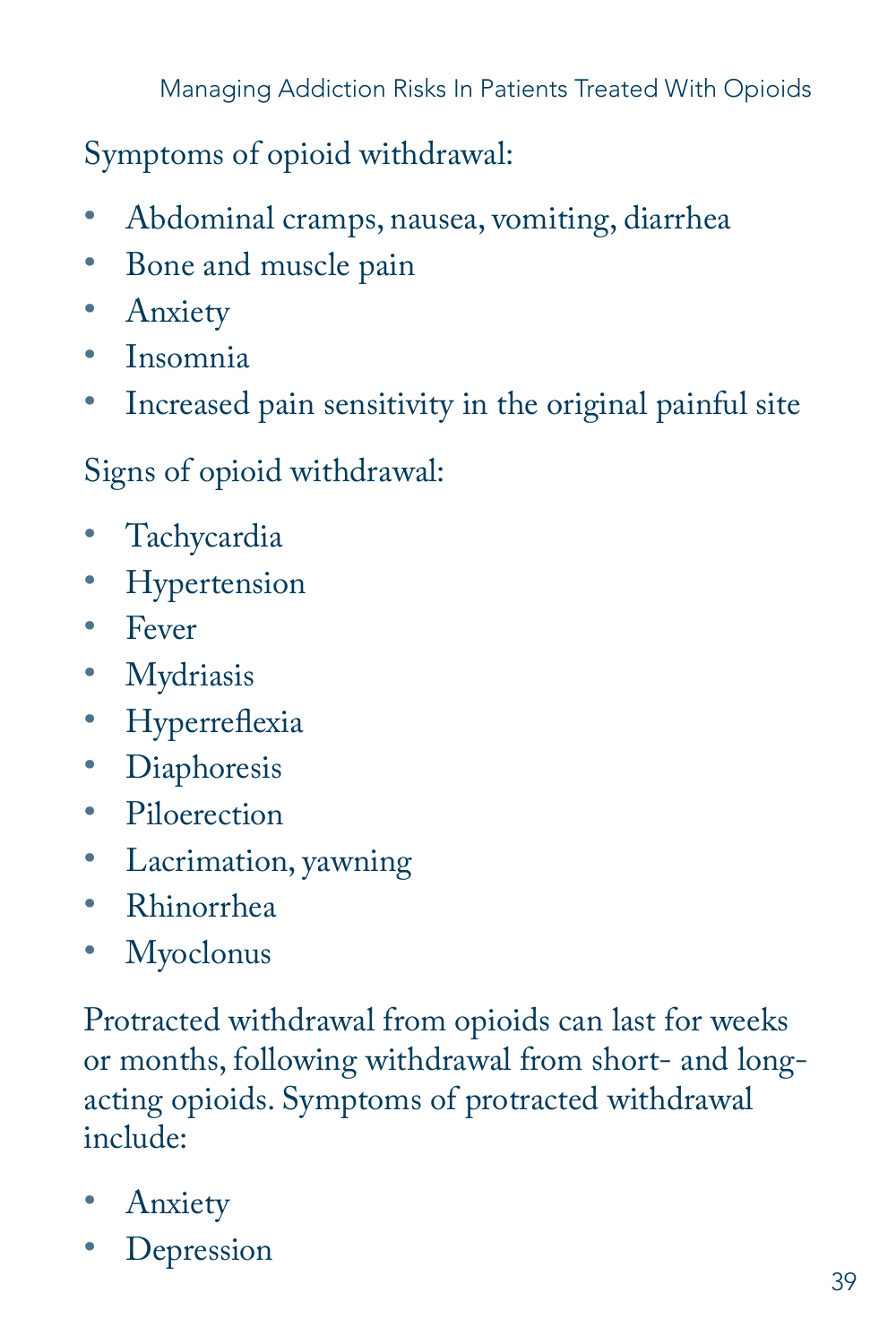- Sleep disturbances
- Fatigue
- Dysphoria
- Irritability

For patients whose active addiction necessitates discontinuation of opioid therapy, referral for specialized addiction treatment is crucial.

There are many reasons for discontinuing scheduled medications but very few for discontinuing care of the patient. When opioids are a liability, offer to continue to provide non-opioid therapies and treatment.

When electing to discharge a patient from your practice, inform the patient in writing. To avoid charges of abandonment, provide the patient with contact information for other clinicians, along with a written tapering schedule and prescriptions for the medications that require a taper. In cases in which the clinician– patient relationship is hostile or dangerous or in which the patient presents a danger to you, a letter alone can suffice.

*For more detailed information, see TIP 54, Chapter 4.*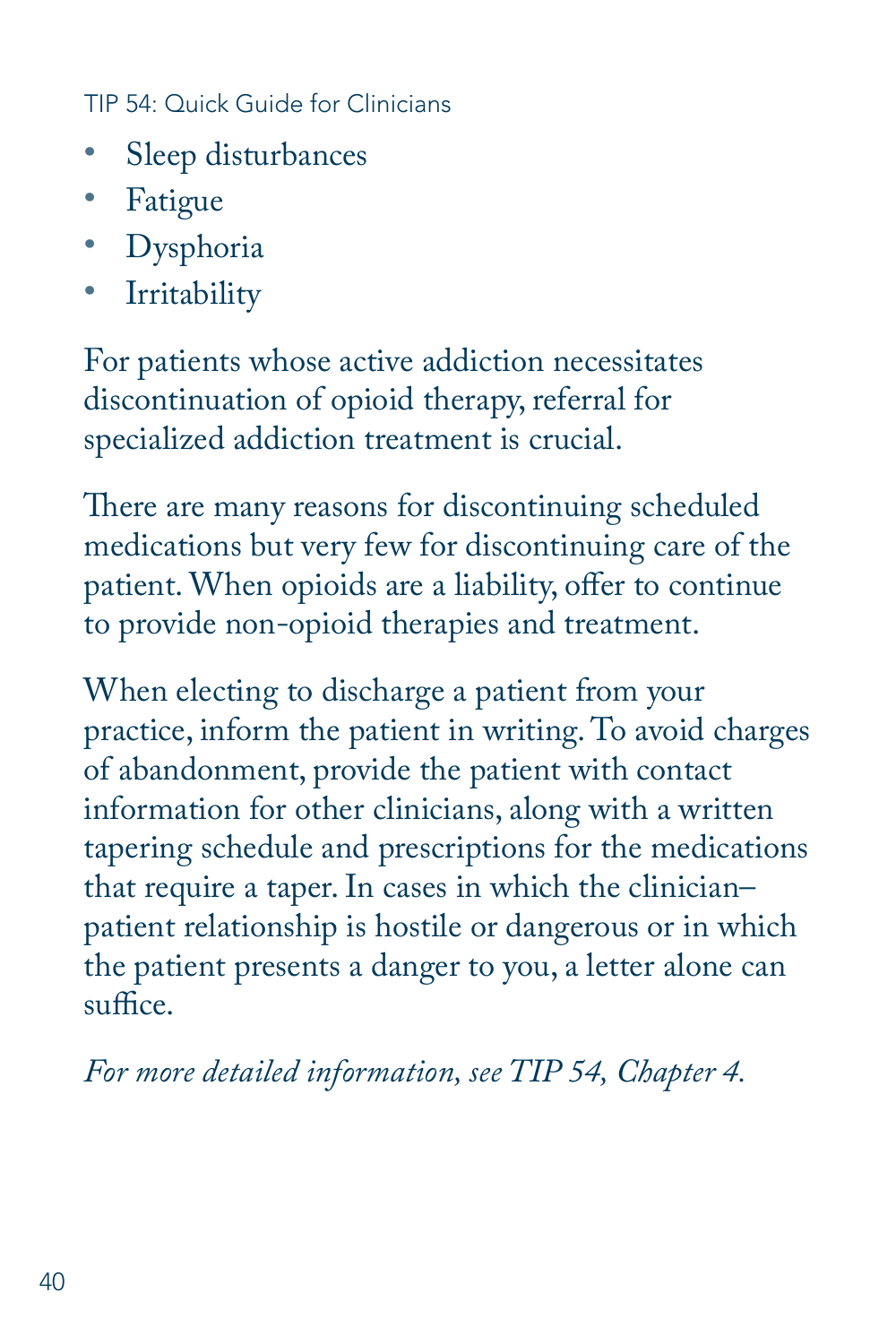# <span id="page-42-0"></span>Patient Education and Treatment Agreements

Patient education is necessary for truly informed consent. It also can:

- Improve adherence.
- Help the patient understand medication responses that are expected and normal and those that are of concern and warrant a phone call.
- • Allay fears about particular treatments or medications.
- Increase satisfaction with treatment by promoting realistic expectations.
- • Provide an opportunity to discuss any concerns.
- Strengthen the clinician–patient relationship by demonstrating respect and enhancing patient feelings of self-efficacy.
- Improve health, well-being, and outcomes.

Effective education:

- • Begins at treatment initiation and continues throughout treatment.
- • Involves family members, especially caregivers, who play important roles in the patient's treatment.
- • Is tailored to each patient's needs.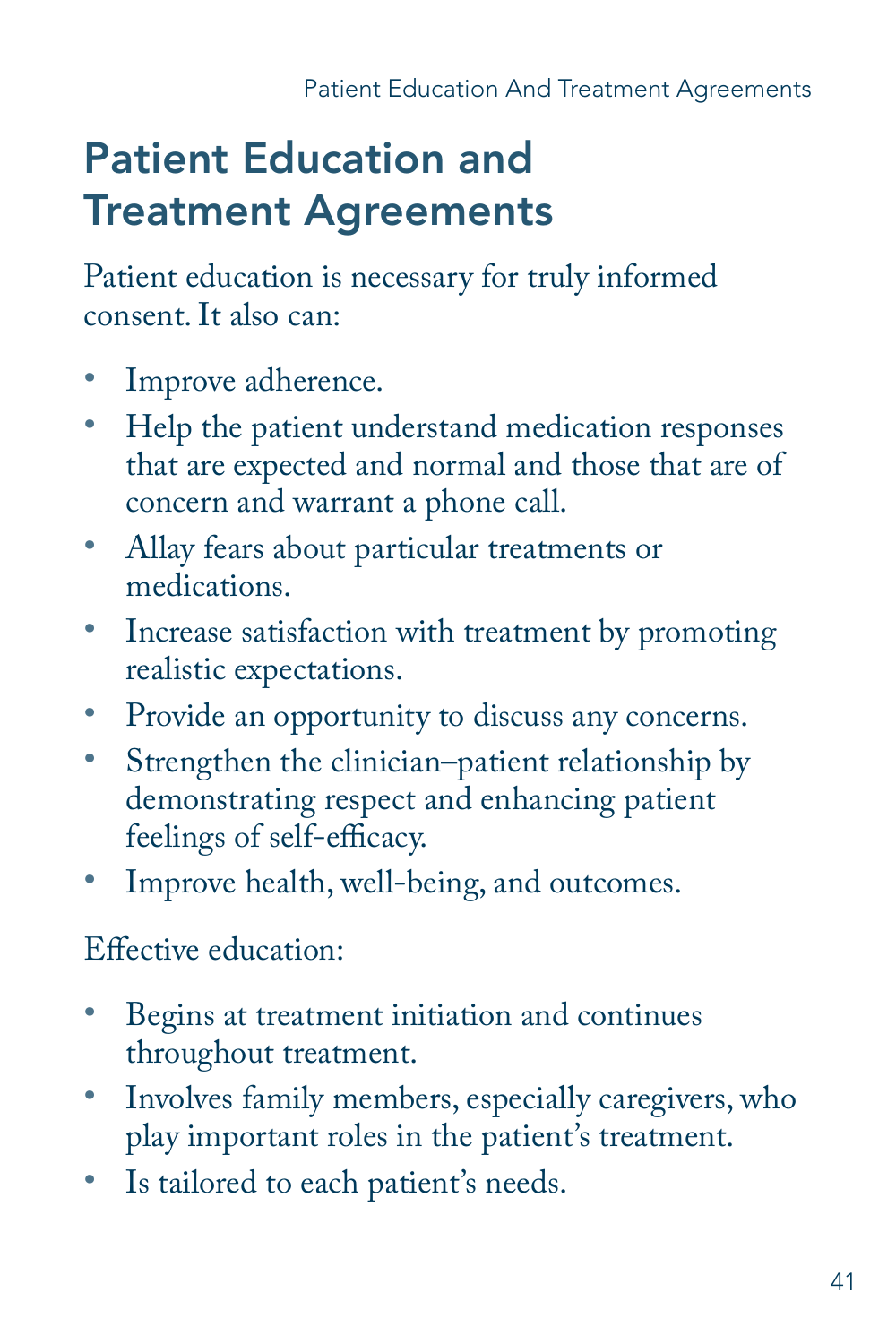Educational materials can include information about:

- The patient's condition and the nature of the patient's chronic pain.
- • Treatments available, including nonpharmacological options, and risks and benefits.
- • Guidance for prescribed medications and/or treatment apparatus (e.g., transcutaneous electrical nerve stimulation machine).
- The degree of pain relief the patient can realistically expect from a treatment.
- • How best to use the Internet to find information and sources of support.
- Under what conditions the patient should immediately call you or go to the emergency department.
- How to deal with episodes of acute pain (e.g., from surgery or trauma), as well as flareup pain.

## *Opioid Information*

To give informed consent, patients must understand:

- • Expected benefits as well as uncertainties of chronic opioid therapy, including its limitations in treating long-term CNCP.
- • Risks of therapy, including overdose and hazards of combining opioids with sedating drugs or alcohol.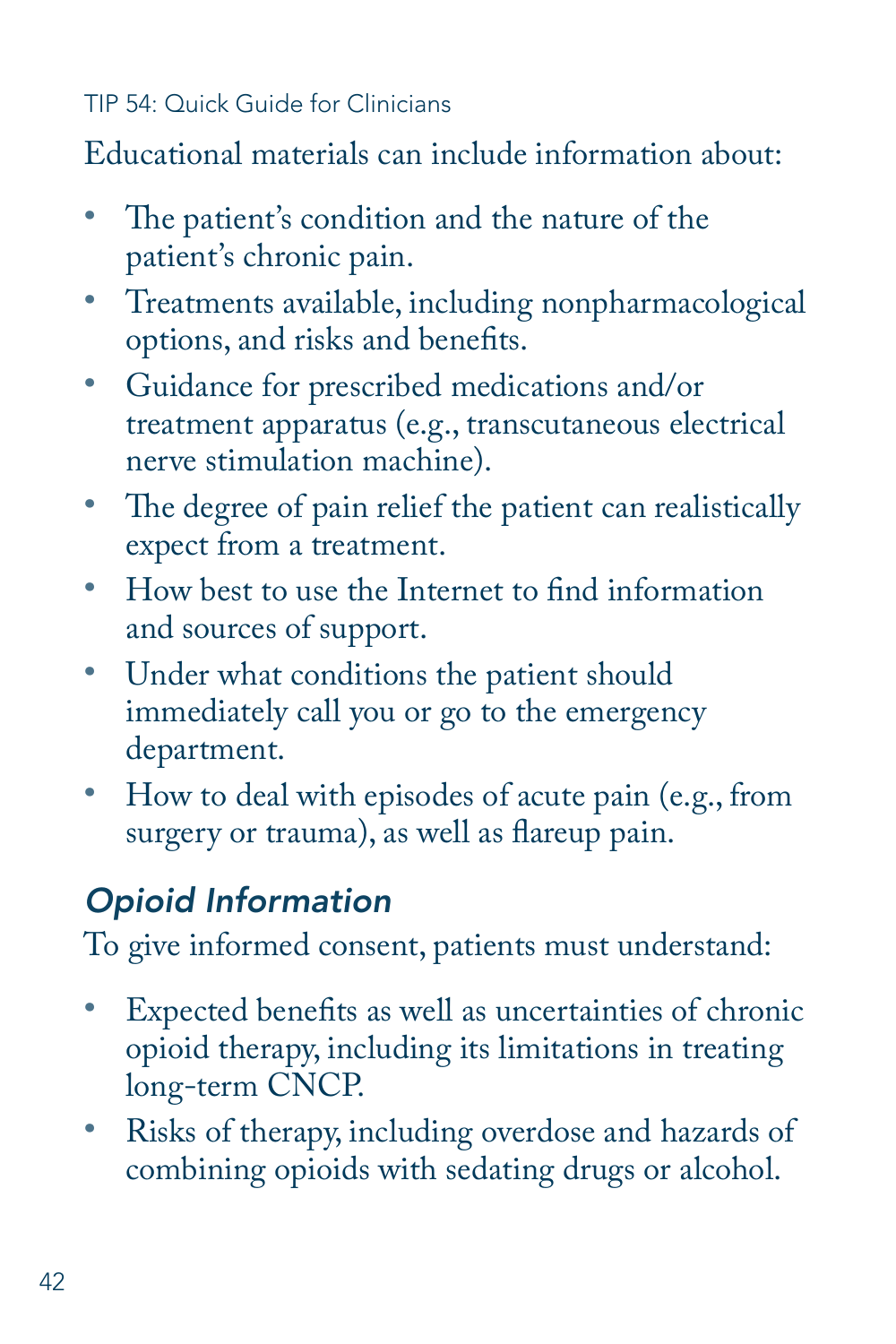- Expected consequences of extended therapy (e.g., tolerance, physical dependence).
- • Issues related to starting, taking, or discontinuing opioid medication.
- Legal and regulatory issues, such as not giving away or selling medication.
- • How pain treatment will affect MMT and vice versa (if applicable).

#### *Treatment Agreements*

Treatment agreements are mutually agreed-on plans and courses of action. Involving the patient in planning and writing treatment agreements can preserve patient autonomy while establishing necessary guidelines.

An opioid agreement should include, among other things:

- Goals.
- • Risks and benefits.
- Requirements of the patient (e.g., to obtain prescriptions from a single clinician and a named pharmacy).
- Schedule for medical visits and limits on prescriptions.
- • Your requirements as clinician to the patient.
- Possible consequences of not following the treatment agreement.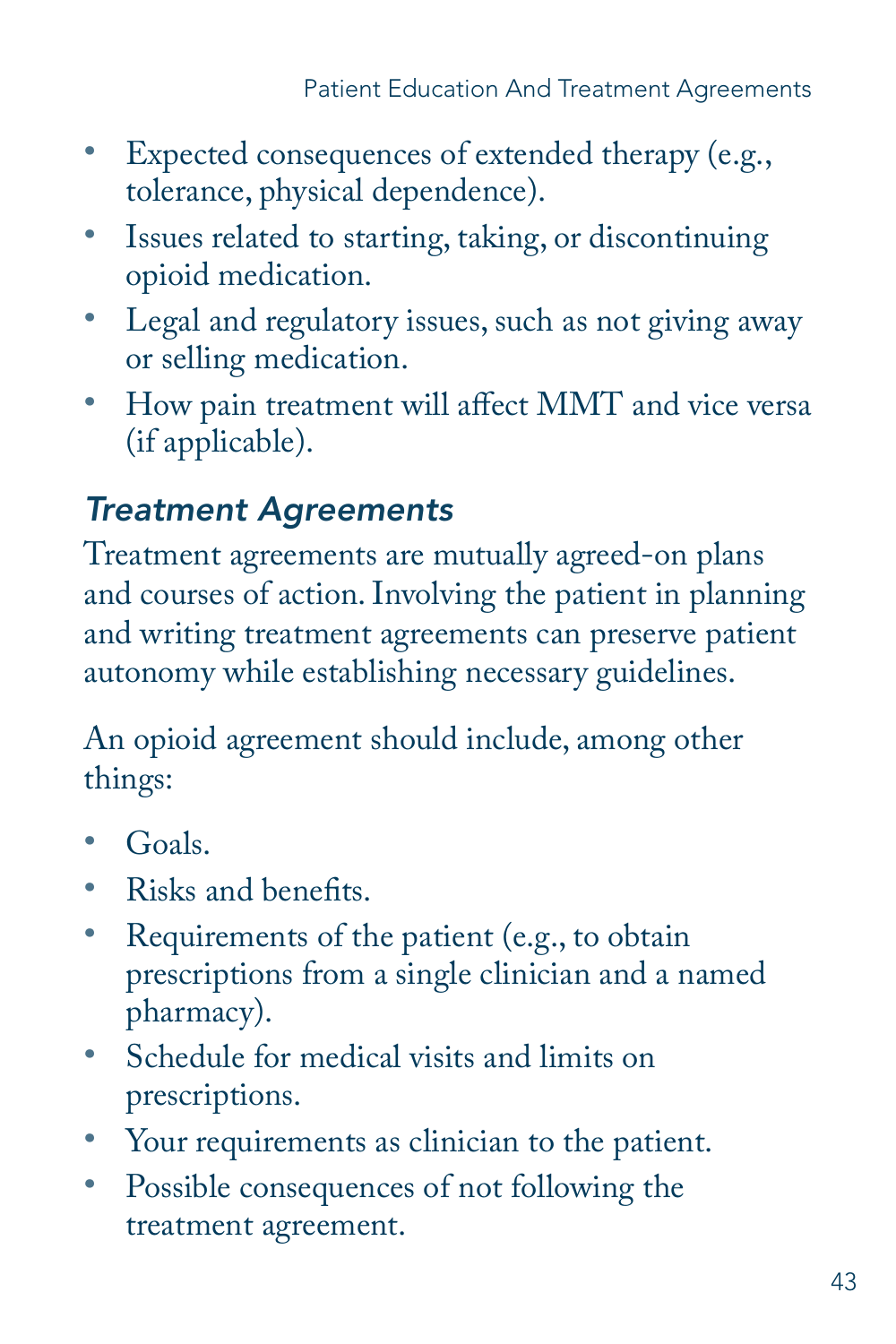A useful treatment agreement should be revised as the patient's needs and circumstances change.

*For more detailed information, see TIP 54, Chapter 5.*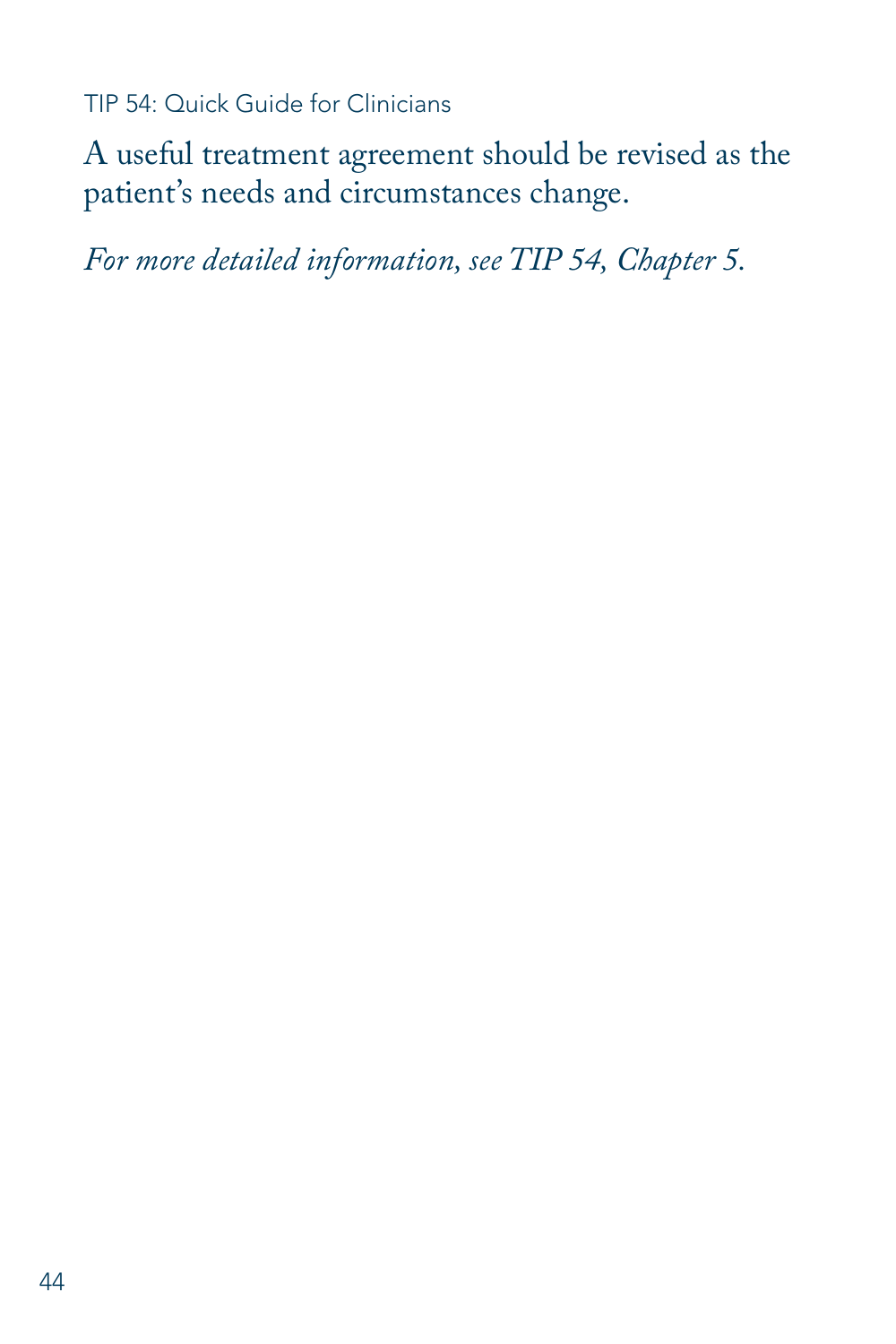# Ordering Information

TIP 54 Managing Chronic Pain in Adults With or in Recovery From Substance Use Disorders



## TIP 54-Related Products: KAP Keys for Clinicians Based on TIP 54

This publication may be ordered or downloaded from SAMHSA's Publications Ordering Web page at http://store.samhsa.gov. Or, please call SAMHSA at 1-877-SAMHSA-7 (1-877-726-4727) (English and Español).

*Do not reproduce or distribute this publication for a fee without specific, written authorization from the Office of Communications, Substance Abuse and Mental Health Services Administration, U.S. Department of Health and Human Services.*